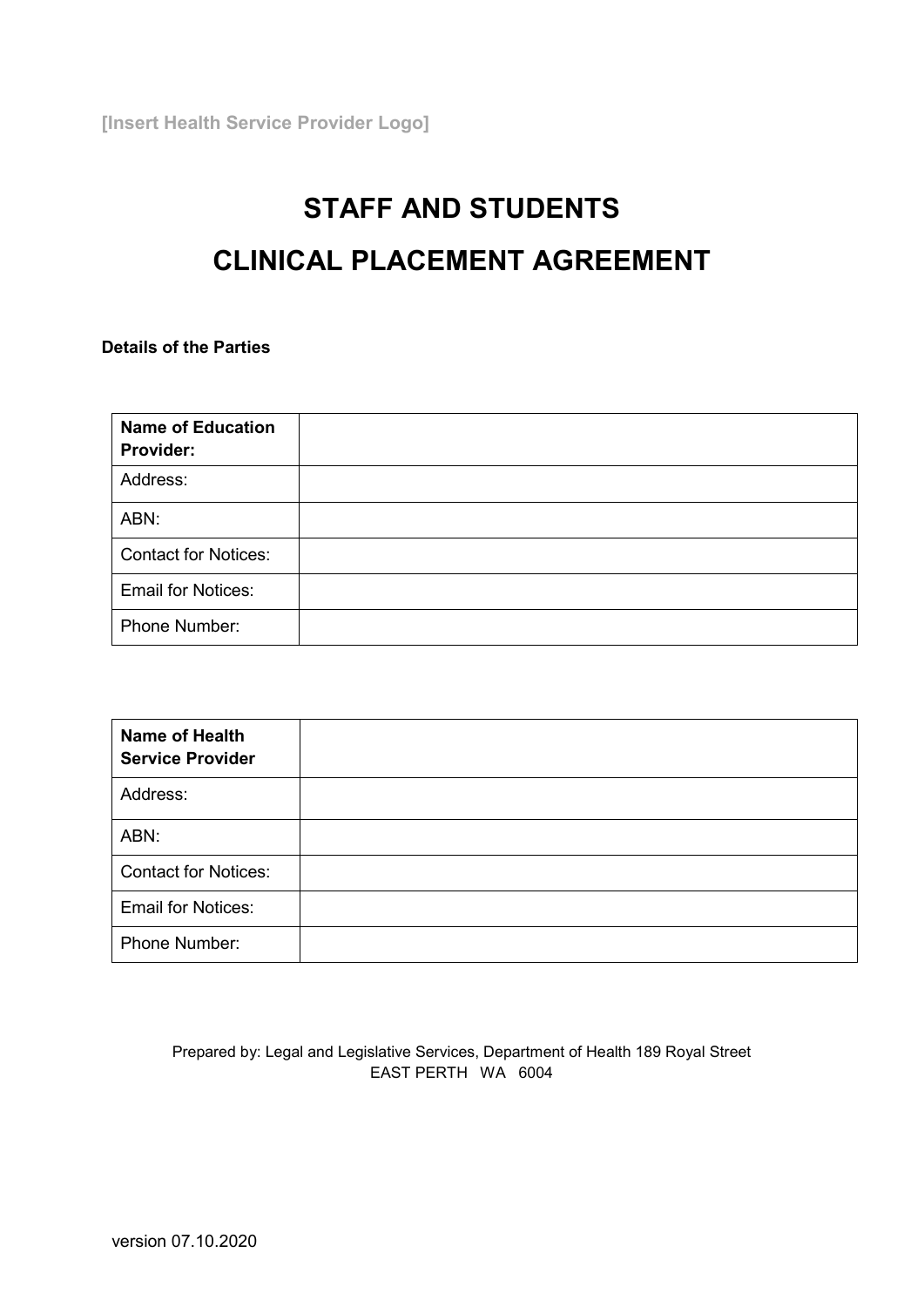## **CONTENTS**

| $1_{-}$           |                                                          |     |  |
|-------------------|----------------------------------------------------------|-----|--|
| 2.                |                                                          |     |  |
| 3.                |                                                          |     |  |
| 4                 |                                                          |     |  |
| 5                 |                                                          |     |  |
| 6.                |                                                          |     |  |
| 7.                | TERMINATION OF STUDENT OR EP STAFF ACCESS TO PREMISES 11 |     |  |
| 8.                |                                                          |     |  |
| 9.                |                                                          |     |  |
| 10                |                                                          |     |  |
| 11                |                                                          |     |  |
| $12 \overline{ }$ |                                                          |     |  |
| 13                |                                                          |     |  |
| 14                |                                                          |     |  |
| 15                |                                                          |     |  |
| 16                |                                                          |     |  |
| 17                |                                                          |     |  |
| 18                |                                                          |     |  |
| 19                |                                                          |     |  |
| 20                |                                                          |     |  |
| 21                |                                                          |     |  |
| 22                |                                                          |     |  |
| 23                |                                                          |     |  |
| 24                |                                                          |     |  |
|                   | 25 NOTICES                                               | .19 |  |
| 26                |                                                          |     |  |
| 27                |                                                          |     |  |
| 28                |                                                          |     |  |
|                   | <b>SCHEDULE 1</b>                                        |     |  |
|                   | <b>SCHEDULE 2</b>                                        |     |  |
|                   | <b>SCHEDULE 3</b>                                        |     |  |
|                   | <b>SCHEDULE 4</b>                                        |     |  |
|                   | <b>SCHEDULE 5</b>                                        |     |  |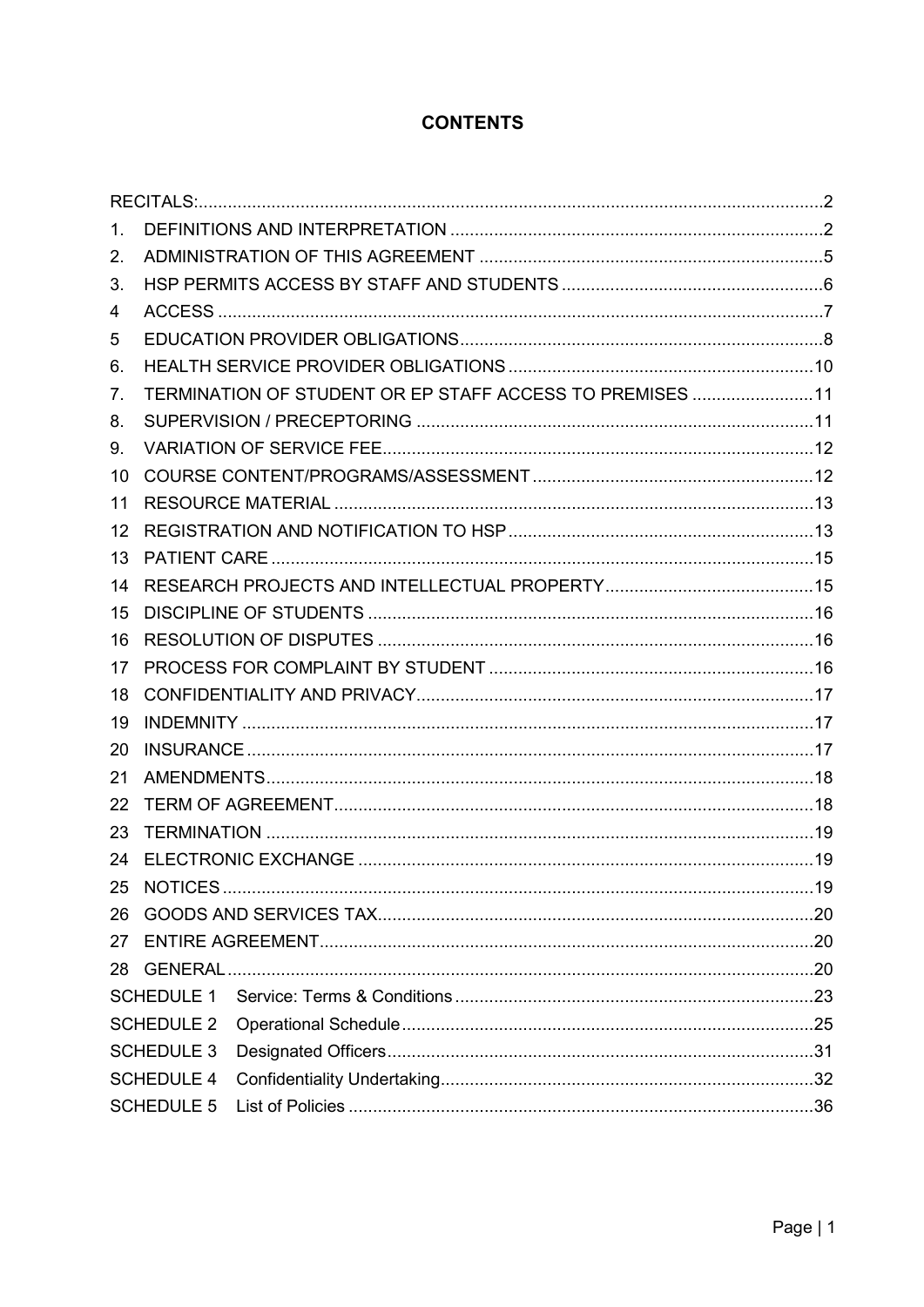## **This Agreement is made between**

[insert name of HSP] being a body corporate established under section 32 of the *Health Services Act 2016*

("**HSP**")

## **AND**

[insert name of Education Provider] being a body corporate established under section X of the *name of Act* of *address* in the State of XX.

## <span id="page-2-0"></span>**RECITALS:**

According to this Agreement:

- **A.** The purpose of this Agreement is to set out terms and conditions upon which the Health Service Provider (HSP) will provide Students of the Education Provider with placements in the HSP's Health Services for the purposes of the Education Provider's Clinical Placements Programs, including:
	- (a) the arrangements under which the EP Staff and Students may have access to the Premises and Facilities controlled by the HSP; and
	- (b) the training and supervisory services that the HSP will provide to Students and the fees that the Education Provider will pay for the provision of those services.
- **B.** It is the intention of the Parties that entry into this Agreement should not hinder the HSP in its provision of efficient and high-quality hospital and health services.
- **C.** The Parties have now agreed to set out their respective rights and obligations in this Agreement.

## **THE PARTIES HEREBY AGREE AS FOLLOWS:**

## <span id="page-2-1"></span>**1. DEFINITIONS AND INTERPRETATION**

1.1. In this Agreement, unless the contrary intention appears:

**Agreement** means this Agreement, including the Schedules.

## **Authorised Officer** means, for the:

- (a) HSP, the Chief Executive or another delegate of the HSP;
- (b) Education Provider, when it is a university, the Vice-Chancellor or delegate of the Education Provider;
- (c) Education Provider, when it is an Institute of Technical and Further Education (TAFE), the Director or delegate of the Education Provider;
- (d) Education Provider, when it is a Registered Training Organisation other than an Institute of Technical and Further Education, the Chief Executive/ Managing Director or delegate of the Education Provider.

**Board** means one or more of the regulatory authorities established under the National Registration and Accreditation Scheme for registered health practitioners.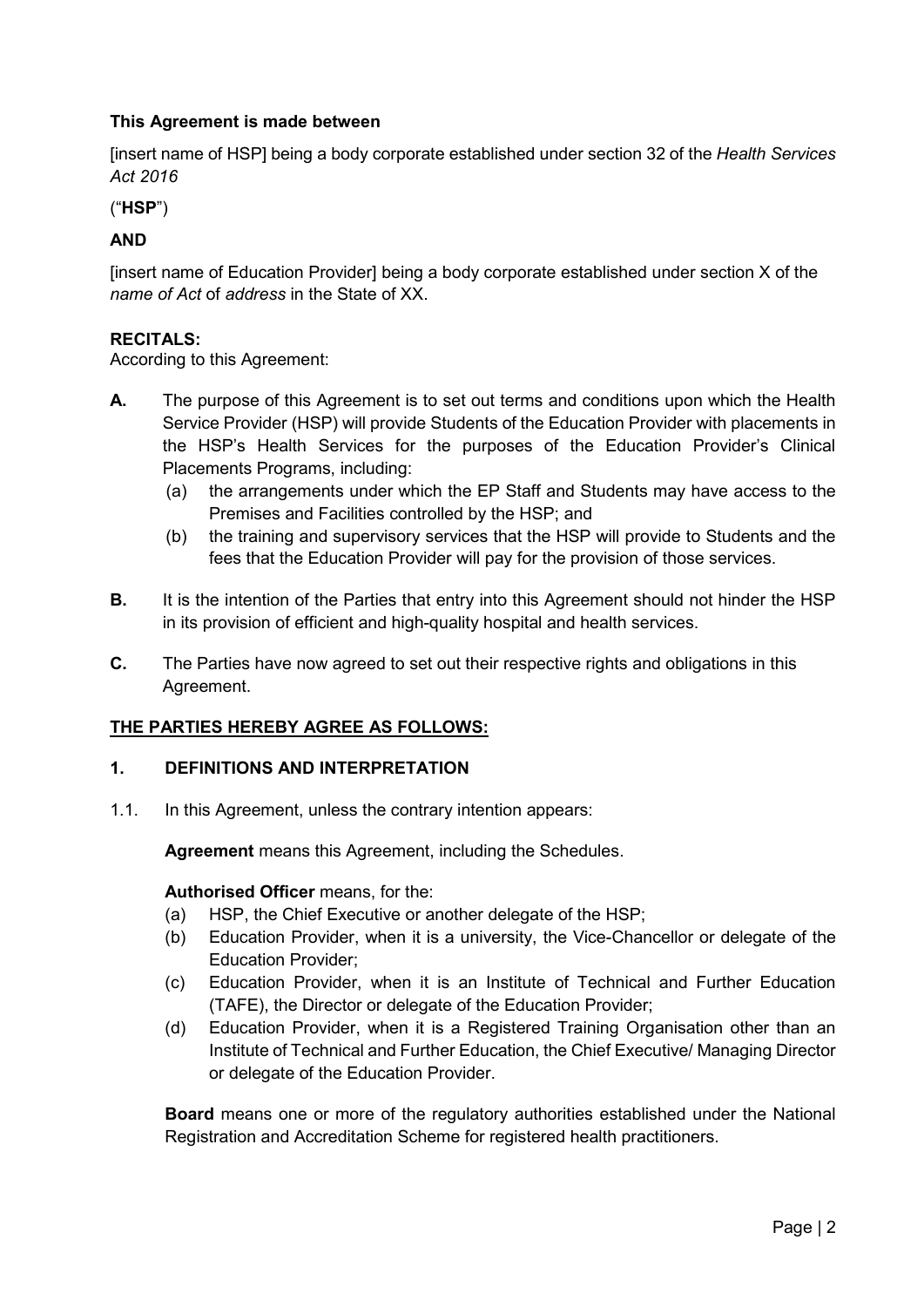**Confidential Information** means any information which the parties agree in writing is confidential and that is by its nature confidential but does not include information which:

- (a) is or becomes part of the public domain unless it came into the public domain by a breach of confidentiality;
- (b) is obtained lawfully from a third party without any breach of confidentiality;
- (c) is already known by the recipient party (as shown by its written record) before the date of disclosure to it;
- (d) is independently developed by an employee of the recipient party who has no knowledge of the disclosure under this Agreement.

**Consenting Patients** means the Patients who have consented to receive care and treatment from a Student.

**Contract Manager** means the person nominated as such by a Party pursuant to **clause 2.1**.

**CP Program** means the clinical placement program conducted by the Education Provider whereby Students are permitted to have access to the Premises and Facilities for the purposes of their supervised practical course work relating to the Education Program.

**Direct Supervision** means the EP Staff or HSP Student Supervisor (as agreed between the Parties) is actually present, observes, works with and/or directs the person who is being supervised. **Directly Supervises** has a corresponding meaning.

**Discipline** means a health profession discipline specified in **Schedules 1 and 2** of this Agreement.

**Dispute** means any dispute or difference between the HSP and the Education Provider that arises under or in connection with this Agreement.

**Education Program** means a course of study leading to a qualification required for a health-related occupation offered by the Education Provider of which education in a clinical setting or non-clinical setting forms a part.

**Education Provider** means the individual university, registered training organisation or TAFE College, responsible for the delivery of education or training, so described on page 2 of this Agreement.

**EP Staff** means a person nominated, engaged by and reporting to the Education Provider and approved by the HSP to provide education, Direct Supervision and assessment of Students on Student Placement. For the avoidance of doubt, EP Staff includes clinical academics employed or engaged by the Education Provider.

**Facility** means the facilities and resources located within the Premises of the HSP.

**Health Policy** means any policy of, or adopted by, the CEO of the Department of Health or the HSP from time to time in connection with the operation, management and maintenance of public hospitals, which is notified, or has been notified to the Education Provider from time to time, including those policies listed in **Schedule 5** as amended, superseded or replaced from time to time.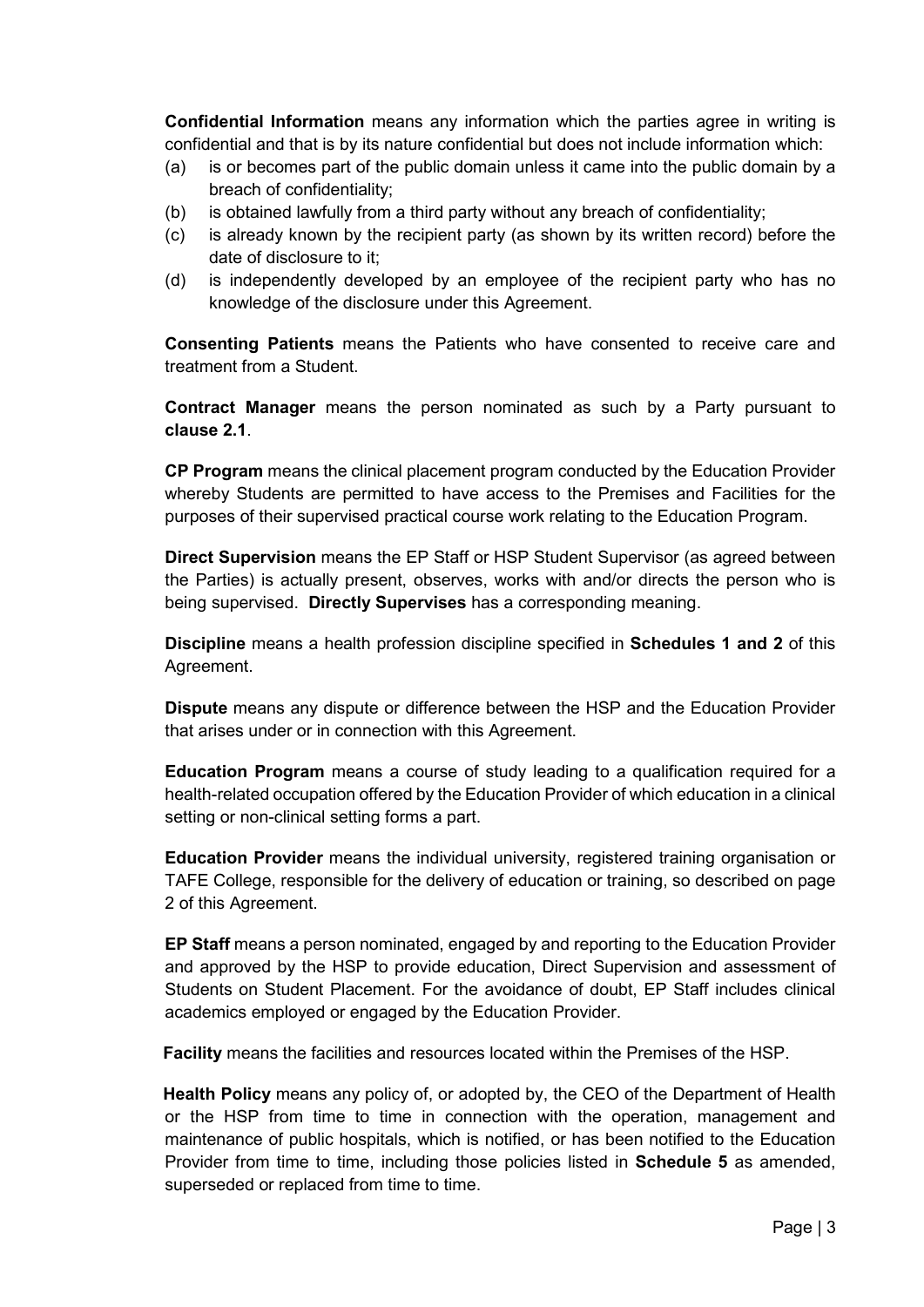**Health Service** means a Hospital and the health centres, schools, clinics and other places staffed by employees of the HSP, which are under the management and control of the HSP.

**Hospital** means a public hospital pursuant to section 8(6) of the *Health Services Act 201*6 (WA) under the control of the HSP.

**HSP** means the Health Service Provider so described on the first page of this Agreement.

**HSP Student Supervisor** (or Facilitator) means an appropriately qualified health practitioner employed by the HSP who provides clinical education and/or Directly Supervises and precepts a Student on Student Placement.

## **Intellectual Property** includes:

- (a) patents, copyright, registered designs, trademarks; and
- (b) any application or right to apply for registration of any of those rights.

**Law** means all applicable present and future laws including:

- (a) acts, ordinances, regulations, by-laws, orders, awards and proclamations of the State of Western Australia or the Commonwealth of Australia;
- (b) any authorisations, approvals, consents, permits and licences required under any Law;
- (c) principles of law or equity; and
- (d) standards, codes and guidelines.

**Medical Record** means all medical, clinical and other Patient records relating to the provision of medical and related services by HSP employees (or any other contractor) to Patients as part of the HSP's operation, whether written, computerised or stored by any other means, including a Patient's My Health Record.

**National Police Certificate** means an Australia-wide check of a person's criminal history prepared by the Australian Federal Police, a State or Territory police service, or an agency accredited by CrimTrac.

**Nominated Officer** means the officer/s nominated by the Parties for each Discipline in **Schedule 2** as required by **clause 2.7**.

**Party** means the Education Provider or the HSP as the context requires and **Parties** means both of them.

**Patients** means the patients (of whatever description or type) currently receiving treatment or care from the HSP, and where the context requires, includes Consenting **Patients** 

**Personal Information** means information or an opinion, whether true or not, and whether recorded in a material form or not, about an individual, whether living or dead —

- (a) whose identity is apparent or can reasonably be ascertained from the information or opinion; or
- (b) who can be identified by reference to an identification number or other identifying particular such as a fingerprint, retina print or body sample.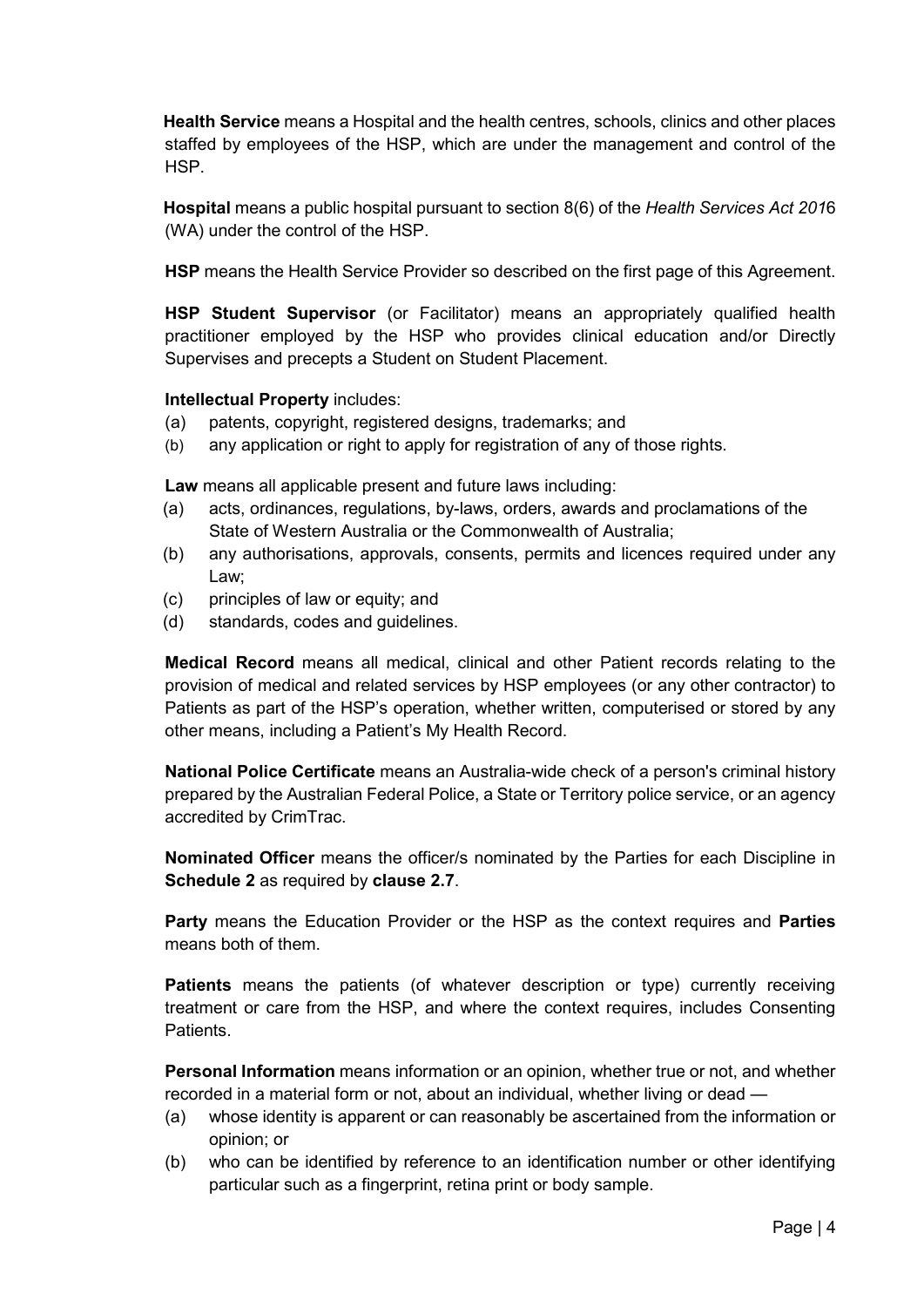**Premises** means the land and buildings used by the HSP.

**Relevant Privacy Laws** means any relevant legislation, code or guideline which applies to the Parties and which relates to the protection of Personal Information.

**Service** means the supply of HSP Student Supervisors to precept and/or provide clinical education, training and supervisory services to Students pursuant to this Agreement.

**Service Fees** means the fees for the Service, to be paid by the Education Provider to the HSP as set out in **clause 8** of this Agreement.

**Student** means the student enrolled in the Education Program and who is also included within the CP Program and placed at the Premises.

**Student Placement** means the provision of supervised education and research opportunities for Students. The supervised education must be:

- (a) a requirement of the Student's qualification;
- (b) a requirement for registration into a profession or discipline; or
- (c) a requirement to be eligible for licensing as a professional association member.

**Term** means the term specified in **clause 22** of this Agreement.

**Working with Children Legislation** means the *Working with Children (Criminal Record Checking) Act 2004* and *Working with Children (Criminal Record Checking) Regulations 2005*, or their replacement.

- 1.2. In this Agreement, unless the contrary appears:
	- (a) words in the singular number include the plural and vice versa;
	- (b) words importing a gender include any other gender;
	- (c) where a word or phrase is given a particular meaning, other parts of speech and grammatical forms of that word have corresponding meanings; and
	- (d) references to a Party includes its personnel.

## <span id="page-5-0"></span>**2. ADMINISTRATION OF THIS AGREEMENT**

- 2.1. The HSP and the Education Provider shall each nominate a Contract Manager, as set out in **Schedule 3**.
- 2.2. For the purposes of this Agreement, the Contract Manager may, on behalf of the Party who nominated them:
	- (a) exercise a power specified in this Agreement as being exercisable by the HSP or the Education Provider, other than the power in **clause 2.1**;
	- (b) perform an act or do a thing specified in this Agreement as being required or permitted to be done by the HSP or the Education Provider; and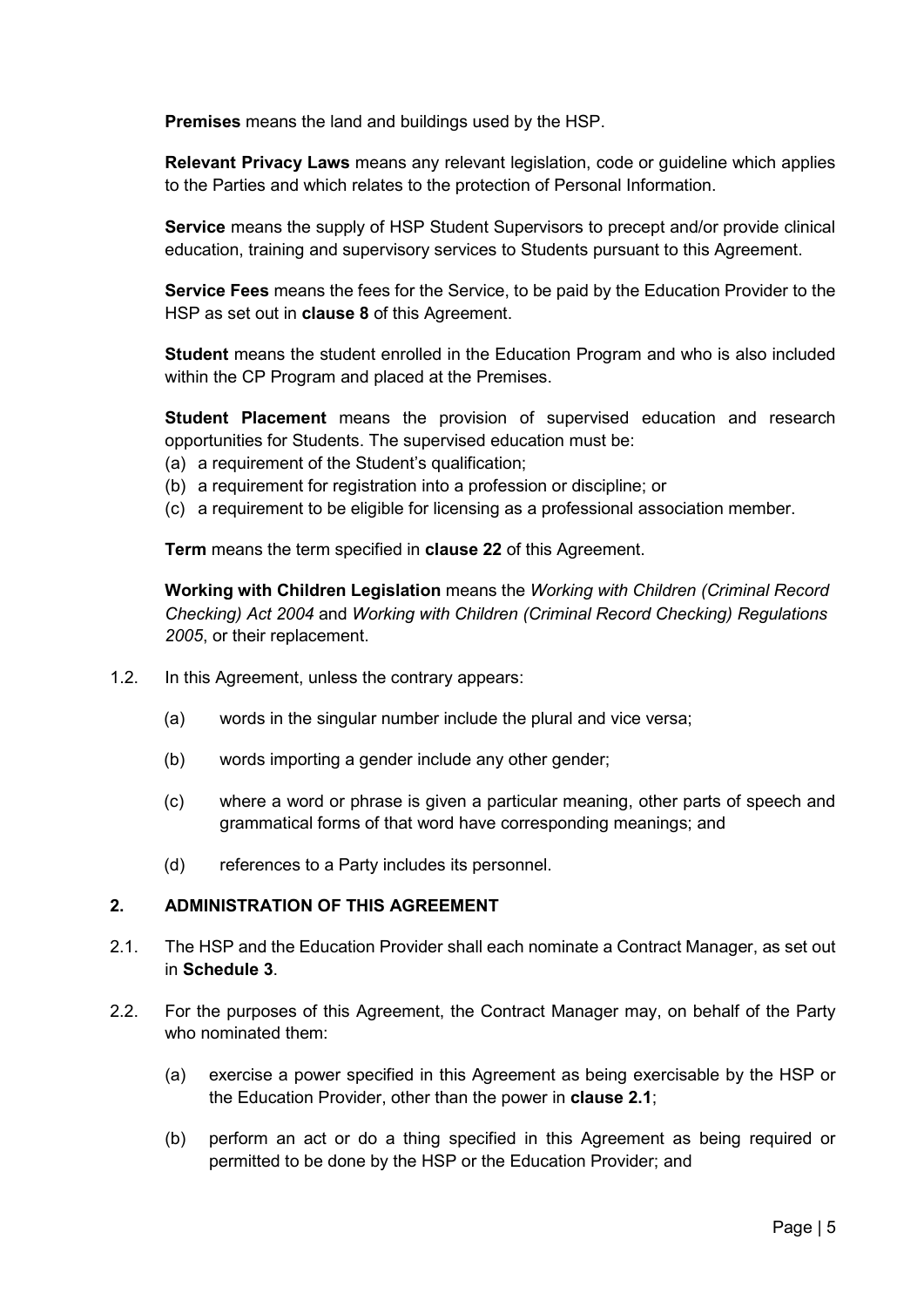- (c) give an approval specified in this Agreement as being required or permitted to be given by the HSP or the Education Provider.
- 2.3. The role of the Contract Manager is to:
	- (a) provide a central point of contact between the Parties, in particular for addressing matters where coordination across disciplines and/or facilities is required;
	- (b) liaise with officers nominated under **clause 2.7** as required; and
	- (c) advise their Authorised Officer of any issues requiring attention relating to the administration of this Agreement.
- 2.4. Either Party may substitute its Contract Manager with another person by notifying the other Party in writing.
- 2.5. Unless this Agreement specifies otherwise, all communications between the Parties relating to this Agreement or matters that arise out of this Agreement shall be given to or sent by the Contract Manager.
- 2.6. The Parties must specify in **Schedule 2**:
	- (a) the details of the CP Program for each Discipline; and
	- (b) how the administration of the Student Clinical Placements for each Discipline will be carried out (the administration arrangements).
- 2.7. The Parties will nominate officers for each Discipline to be responsible for:
	- (a) identifying Student Placements and appropriately qualified EP Staff and HSP Student Supervisors;
	- (b) coordinating the Student Placement process for their discipline within agreed timeframes;
	- (c) maintaining details of Student Placements in their discipline; and
	- (d) advising their Authorised Officer of any issues requiring attention regarding Student Placements,

in accordance with the administration arrangements specified in **Schedule 2** for each Discipline.

## <span id="page-6-0"></span>**3. HSP PERMITS ACCESS BY STAFF AND STUDENTS**

- 3.1. Notwithstanding **clauses 3.2** and **3.4**, the Parties agree that nothing in the Agreement obliges the HSP to accept the placement of one or more Students and, if such placements are accepted, the number at any given time will be at the absolute discretion of the HSP.
- 3.2. Subject to **clauses 3.3** and **3.5**, the HSP permits EP Staff and Students: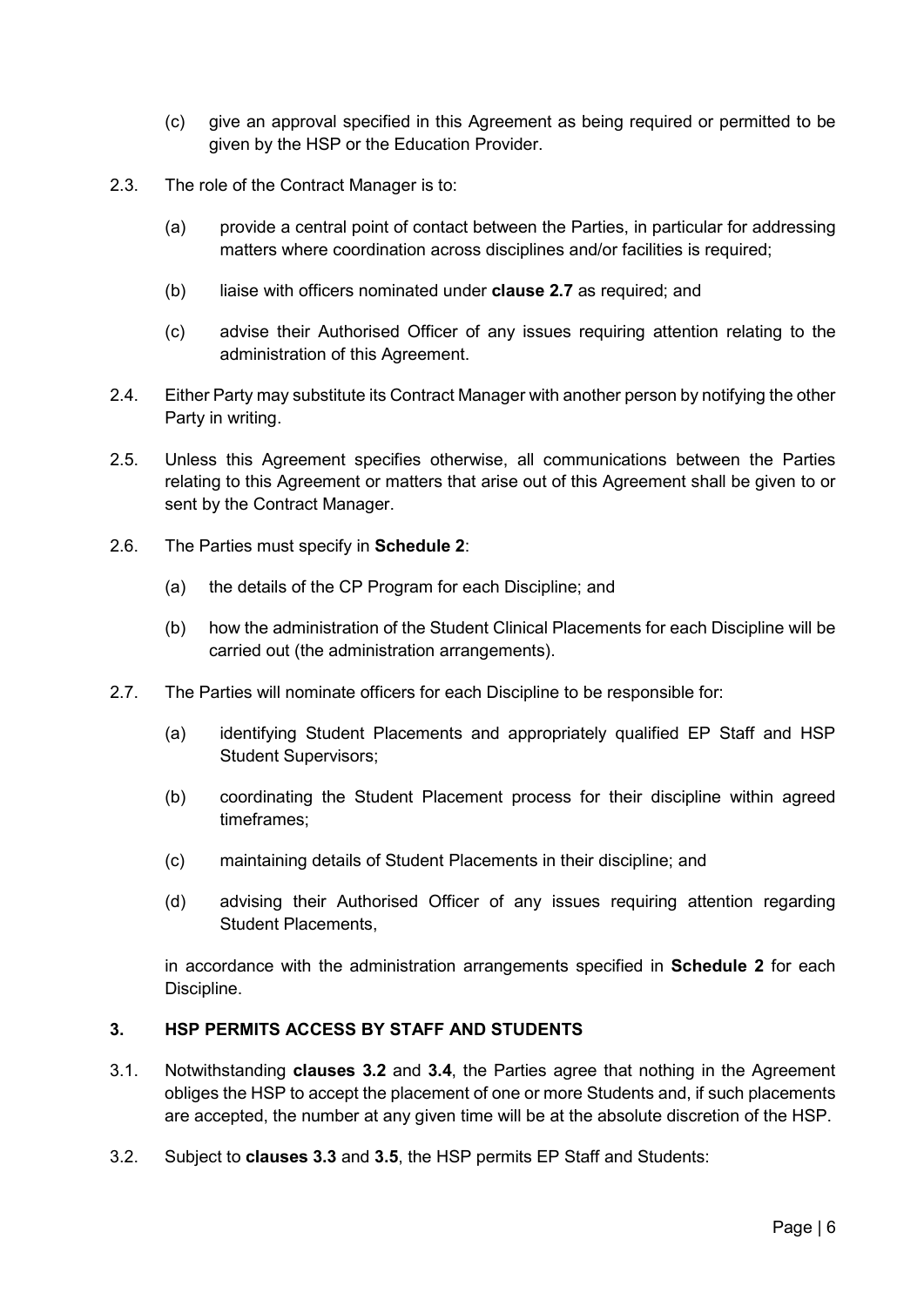- (a) to have access to the Premises; and
- (b) to use the Facilities located on the Premises,

provided that such access and use is:

- (a) required for, and is part of, the CP Program; and
- (b) in accordance with the terms and conditions set out in this Agreement.
- 3.3 The HSP may restrict EP Staff and Students' access to parts of the Premises at any time.
- 3.4 The HSP permits EP Staff and Students, as and when it is necessary, to accompany the employees of the HSP to places not on the Premises, provided that:
	- (a) the particular employee is acting in the course of their employment or duties as an employee of the HSP;
	- (b) the particular employee consents;
	- (c) it is required for, and is part of, the CP Program conducted by the Education Provider; and
	- (d) it is in accordance with the terms and conditions set out in this Agreement.
- 3.5 The HSP permits EP Staff and Students access as above in **clauses 3.2** and **3.4** provided that all EP Staff and Students:
	- (a) maintain Patient confidentiality;
	- (b) comply with all Laws and Health Policy and any other rules and regulations or protocols of the HSP, including the protocols and procedures applicable to the Premises and those relating to visiting Aboriginal communities; and
	- (c) obey all reasonable directions and orders of the officers, employees and agents of the HSP.

## <span id="page-7-0"></span>**4 ACCESS**

- 4.1. Subject to the administration arrangements and CP Program details specified in **Schedule 2**, the Education Provider and the HSP shall endeavour to agree on the numbers of Students taking part in the CP Program for each Discipline and the times at which, Students may attend the Premises for the purpose of the CP Program. For the purposes of this clause:
	- (a) the HSP will give final determination on the number of Students and the times the Students may attend the Premises for the purpose of the CP Program;
	- (b) subject to the conditions stated in **Schedule 2** for each Discipline, the Nominated Officers for the Parties will agree to a timeframe for the provision of information on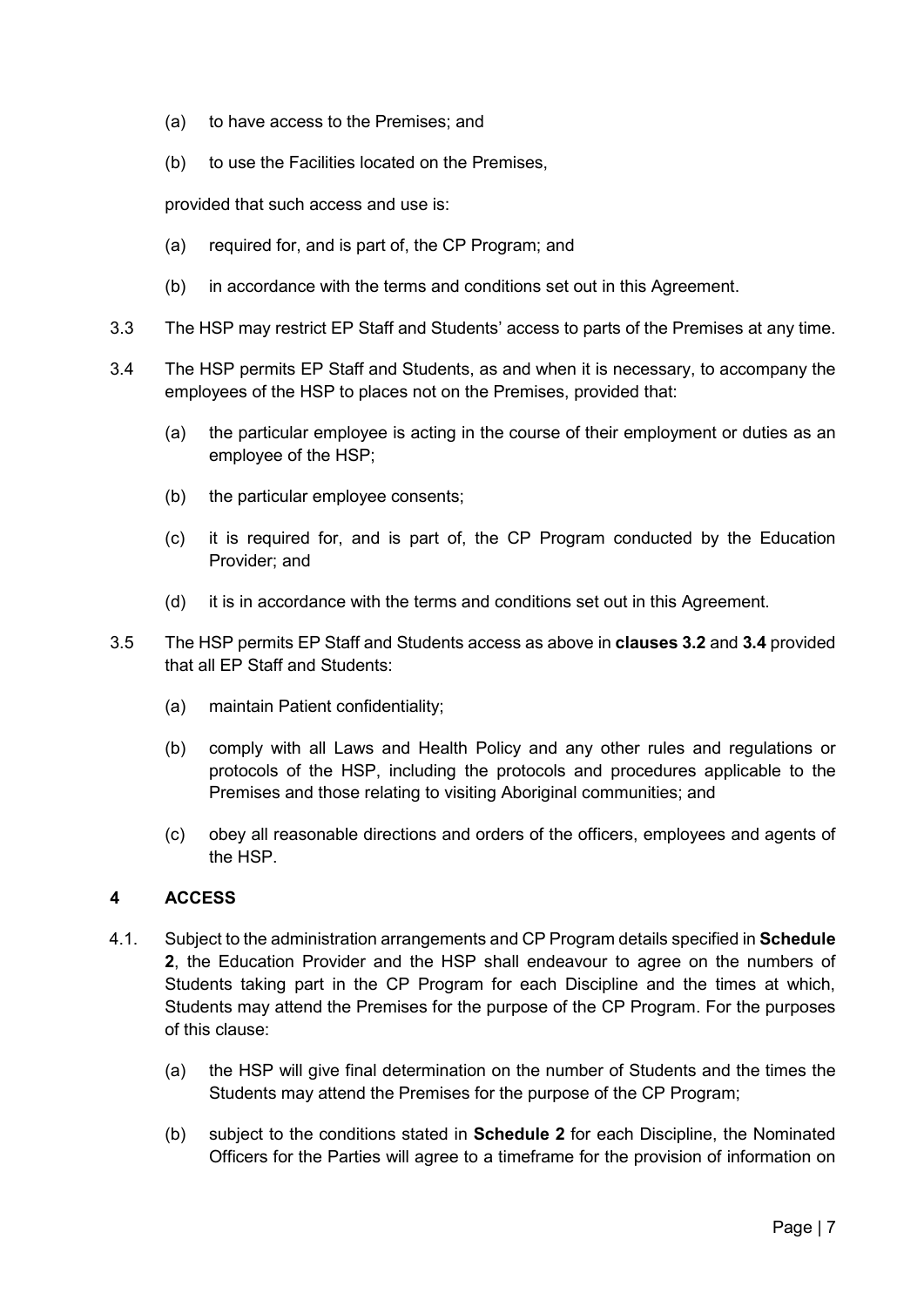Student numbers and the times at which Students may attend the Premises for the purpose of the CP Program;

- (c) the Education Provider agrees to notify the HSP's Nominated Officers for each Discipline of any variation, cancellation or deferral of the agreed Student numbers and times within a timeframe defined between both Parties.
- 4.2. The Education Provider shall provide the HSP's Nominated Officer for each Discipline with relevant details of Student allocations, including the names of Students, prior to the commencement of each semester, or by agreement at other times. The Education Provider shall, as soon as reasonably practical, notify the HSP's Nominated Officer of any changes to the details of Students participating in the CP Program.
- 4.3. The Nominated Officers for the Parties shall agree on the Student / Patient ratio and on the selection of Consenting Patients for the relevant Disciplines at each Health Service.
- 4.4. In determining the details referred to in **clause 4.1**, the HSP and the Education Provider shall have regard to the number of Consenting Patients and the effective and efficient operation of the HSP, the Health Service, and the CP Program. For the avoidance of doubt, if agreement is not reached by the Parties, the number of student placements available for the Students and the times the Students may attend the Premises for the purpose of CP Program, shall be determined by the HSP in its absolute discretion.
- 4.5. Access to Consenting Patients will be dependent upon the discretion of the Consenting Patient and HSP's Nominated Officer.
- 4.6. Access by the EP Staff and Students to Medical Records is limited to those Consenting Patients for whom the EP Staff and Students are providing clinical care.

## <span id="page-8-0"></span>**5 EDUCATION PROVIDER OBLIGATIONS**

- 5.1. The Education Provider must take all reasonable measures to ensure that the EP Staff and Students familiarise themselves with all Health Policy and any other rules and regulations or protocols of the HSP that the Students will be required to comply with during the CP Program.
- 5.2. Prior to the commencement of a Student Placement, the Education Provider must:
	- (a) notify the EP Staff and Students of any policies or procedures that the HSP has notified the Education Provider that the EP Staff and Students will be required to comply with during the CP Program;
	- (b) ensure that the EP Staff and Students sign the written undertakings at **Schedule 4** agreeing to:
		- i. maintain Patient confidentiality;
		- ii. comply with all Laws and Health Policy and any other rules and regulations and protocols of the HSP, including the protocols and procedures applicable to the Premises and those relating to visiting Aboriginal communities; and
		- iii. obey all reasonable directions and orders of the officers, employees and agents of the HSP;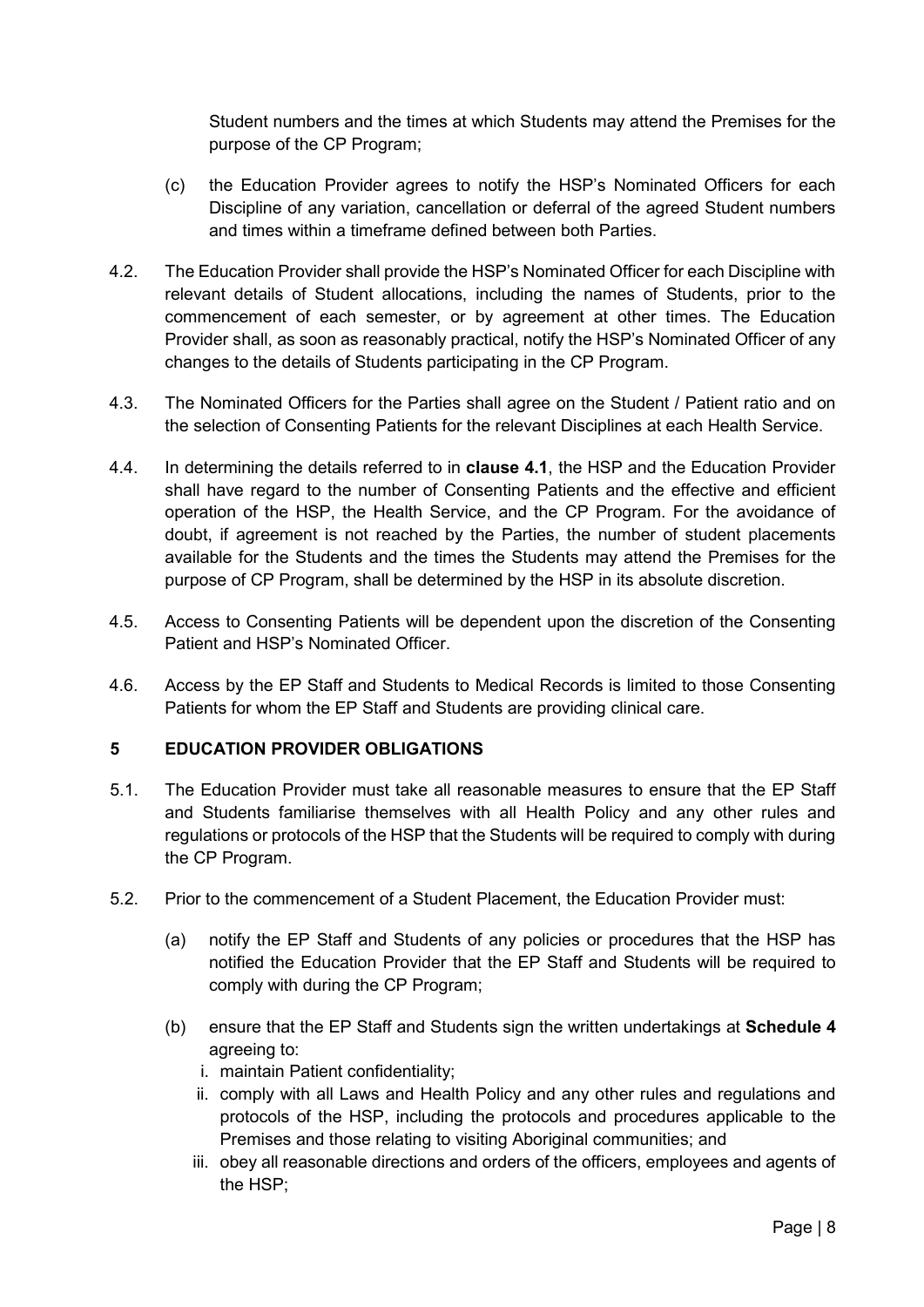- (c) explain to the EP Staff and Students the relevant terms and conditions under which the Student Placement is being conducted;
- (d) inform the Student of appropriate information regarding the location and timing of the Student Placement;
- (e) explain to the Student that where a Student is permitted to make a notation in a Medical Record, the entry must be:
	- i. made according to the HSP's policies and procedures; and
	- ii. it must be discussed and checked by the HSP Student Supervisor or a member of the Patient's treating team;
- (f) explain to the Student that if the Student is aware of any personal matters which could impact upon the safety of Patients or the Student's own safety, or which could impact on the Student's capacity to meet the HSP's standards of Patient care, the Student should disclose the personal matter to the HSP's Nominated Officer for the Discipline and their HSP Student Supervisor if applicable;
- (g) subject to **clause 5.2(h)**, ensure that EP Staff and Students obtain and provide evidence of a National Police Certificate to the HSP which is dated within three (3) years of the commencement of the CP Program and comply with the provisions of the Working with Children Legislation;
- (h) ensure that where the CP Program involves working in aged care services subsidised under the *Aged Care Act 1997* (Cth) EP Staff and Students obtain and provide evidence of a National Police Certificate to the HSP which is dated within twelve (12) months of the commencement of the CP Program;
- (i) inform Students that they should report any form of harassment or abuse or incompetence by an employee or agent of the HSP to the Education Provider's Nominated Officer;
- (j) ensure that EP Staff who may have responsibilities for the clinical care of Consenting Patients are credentialed by the Health Service at which the Consenting Patients are receiving treatment or care;
- (k) ensure that EP Staff and Students have received the mandatory training specified in **Schedule 2** for each discipline; and
- (l) ensure that Students have been immunised in accordance with the requirements specified in OD 0388/12 "Health Care Worker Immunisation Policy" and any other policy that replaces or supersedes OD 0388/12.
- 5.3. The Education Provider shall provide EP Staff and Students with and ensure that they wear photographic identification badges at all times clearly identifying that EP Staff or Students are EP Staff or Students of the Education Provider. Identification badges must comply with the Health Service's infection control policies.
- 5.4. The Education Provider shall provide the HSP with evidence that EP Staff and Students have a *methicillin-resistant staphylococcus aureus* (MRSA) clearance if an EP Staff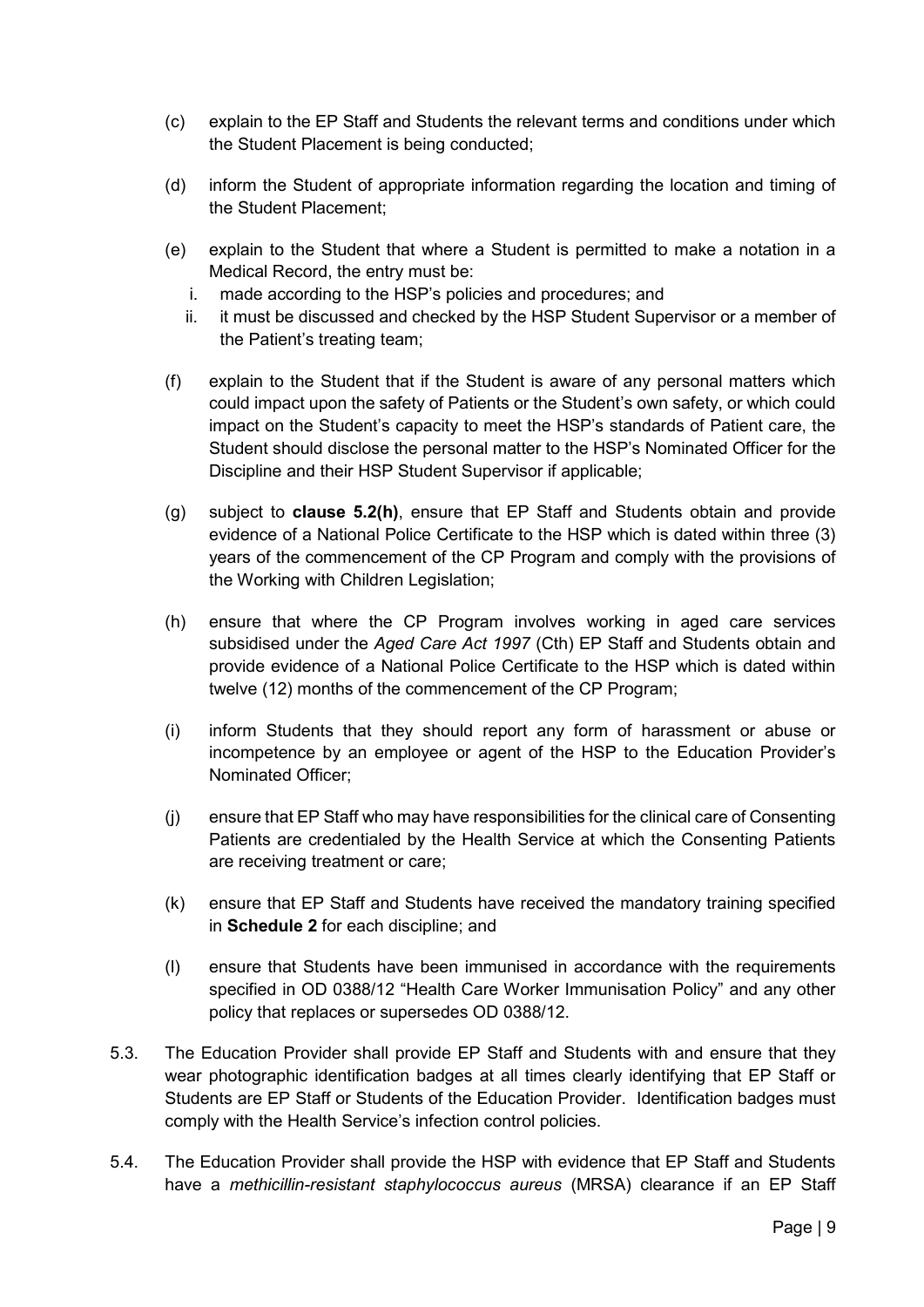member or Student has been a patient or student, or has worked, in any hospital or residential care facility outside of Western Australia in the last 12 months.

5.5. The Education Provider must ensure that, to the best of the Education Provider's knowledge, the Student is fit and proper and both mentally and physically competent to participate in the CP Program.

## <span id="page-10-0"></span>**6. HEALTH SERVICE PROVIDER OBLIGATIONS**

- 6.1. The HSP agrees:
	- (a) to use all reasonable endeavours to ensure for the duration of the CP Program, Students act only under the supervision of a suitably experienced, qualified and (where relevant) registered clinician at all times when participating in the CP Program;
	- (b) that discipline and control of Students is the responsibility of the Education Provider, subject to the right of the HSP to instruct a Student in connection with any task or responsibility arising in the course of the CP Program;
	- (c) to notify the Education Provider Nominated Officer if a complaint is received by the HSP in relation to a Student or a member of EP Staff regarding the CP Program;
	- (d) to obtain Patient consent to Students participating in the care and treatment of Patients;
	- (e) to make available to EP Staff and Students all Health Policies and any other rules, regulations or protocols of the HSP that the Students and EP Staff will be required to comply with during the CP Program for the purposes of **clause 5.1**;
	- (f) to make its relevant regulations, policies, manuals, guidelines, protocols, procedures and any other relevant information available to Students and EP Staff;
	- (g) to provide EP Staff and Students with appropriate induction with respect to:
		- i. security;
		- ii. emergency;
		- iii. safety; and
		- iv. policies and procedures;
	- (h) to provide an appropriate orientation for EP Staff and Students;
	- (i) to provide facilities, subject to the operational requirements of the HSP, to enable EP Staff to conduct clinical education discussions with their Students;
	- (j) at the discretion of the HSP, to provide (at no cost) Students with protective garments for hygiene and infection control for use during the CP Program; and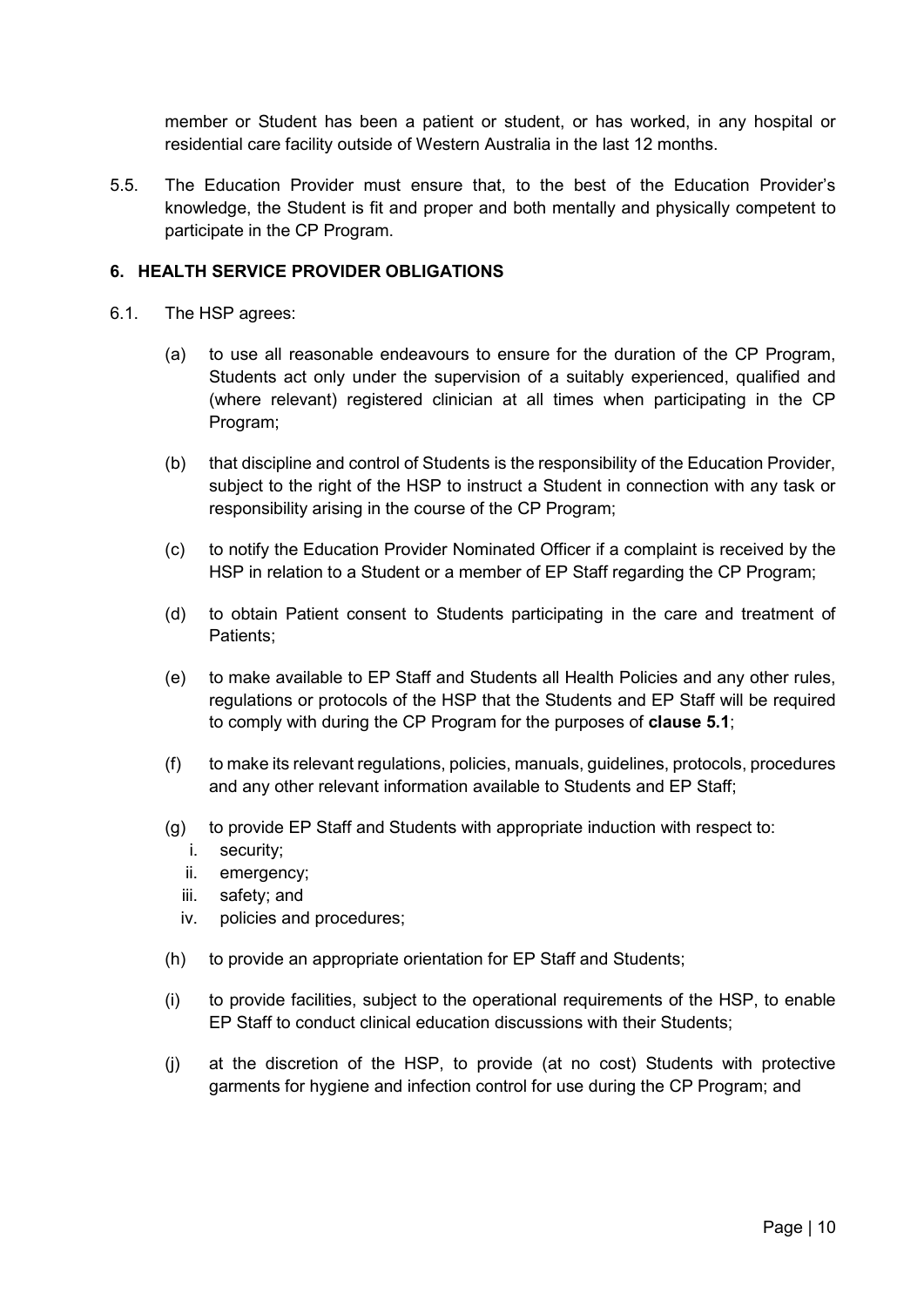(k) provide emergency care to EP Staff and Students, according to the facilities available, where they suffer an accident or illness whilst on the Premises, in accordance with the usual conditions relating to such visiting personnel at the Premises.

## <span id="page-11-0"></span>**7. TERMINATION OF STUDENT OR EP STAFF ACCESS TO PREMISES**

- 7.1. The protection of the HSP's patients is the paramount consideration when allowing Students and EP Staff to access the Premises.
- 7.2. The HSP may, in its absolute discretion, defer, suspend, vary or cancel the CP Program and/or withdraw or exclude individual Students or EP Staff from the Premises for the purpose of protecting the HSP's patients. The HSP's decision is final and may be implemented immediately. Any such exclusion shall be reported by the HSP's Nominated Officer to the Education Provider's Nominated Officer as soon as reasonably practical.
- 7.3. In the event of an emergency the HSP may determine in its absolute discretion to terminate the CP Program as it pertains to a particular Student or to refuse to admit Students or EP Staff to a part of or all of the Premises.
- 7.4. If the HSP makes a determination in accordance with **clause 7.3**, the HSP's Nominated Officer will notify the Education Provider's Nominated Officer as soon as reasonably practical after the HSP's determination.
- 7.5. The Education Provider shall ensure that EP Staff and Students abide by the HSP's decisions regarding access to the Premises.

## <span id="page-11-1"></span>**8. SUPERVISION / PRECEPTORING**

- 8.1 The amount and nature of supervision to be provided to each Student will be cooperatively determined between the Education Provider and the HSP. The Parties will take into account the individual educational needs of Students and the respective roles, where applicable, of the HSP Student Supervisors, EP Staff and Nominated Officers of the Parties, noting the responsibility of the Education Provider for oversight of the education, including clinical education, of its Students.
- 8.2 If the objectives of any Education Program are altered, or if the level of Student competence varies, the Education Provider may review the level of supervision required, and submit any changes for approval to the relevant Nominated Officer of the HSP.
- 8.3 In consultation with the HSP, the Education Provider shall provide appropriately qualified EP Staff to supervise and assess Students, unless otherwise specified in **Schedule 2** for each discipline.
- 8.4 The HSP may supply HSP Student Supervisors to precept and supervise Students:
	- (a) if requested by the Education Provider; or
	- (b) if the HSP determines that a HSP Student Supervisor is required.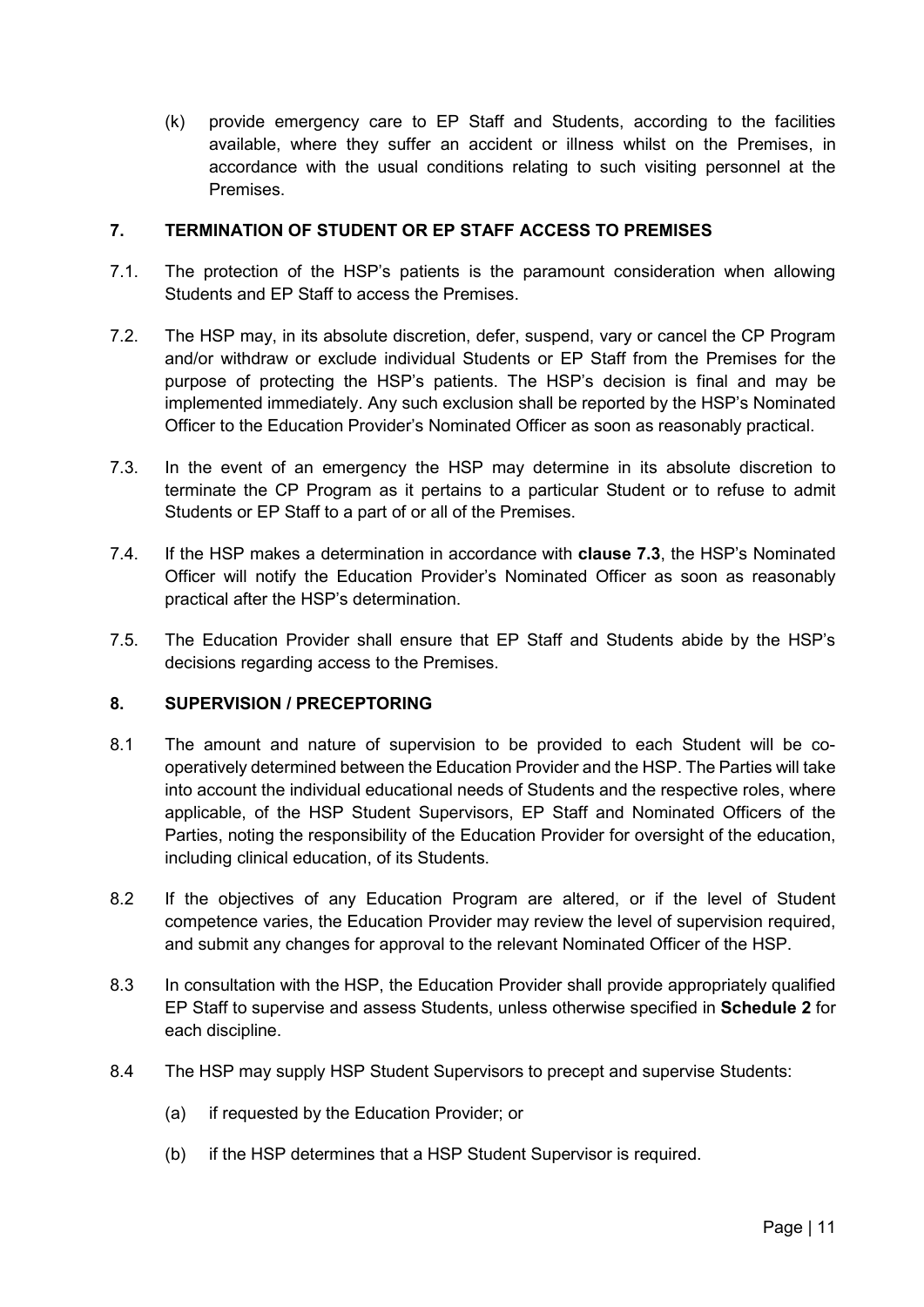- 8.5 In consideration of the Service in **clause 8.4**, the Education Provider will pay to the HSP the Service Fees in accordance with that set out in **Schedule 1**.
- 8.6 Notwithstanding **clauses 8.4** and **8.5**, where the HSP supplies HSP Student Supervisors to precept and supervise Students, the Education Provider will:
	- (a) if requested by the HSP, provide appropriate training for the HSP Student Supervisors at no cost to the HSP;
	- (b) with prior agreement, reimburse the HSP in the time and manner agreed by the Parties in **Schedule 1** for each discipline, for any costs, including salary (and on call payments if applicable), district allowance and all other allowances which are incurred by the HSP as a result of the HSP Student Supervisor being unable to perform the clinical and teaching duties the HSP Student Supervisor is required to provide to the HSP whilst precepting and supervising Students; and
	- (c) reimburse the HSP in the time and manner agreed by the Parties in Schedule 1 for each discipline for the HSP's corporate costs associated with this Agreement, including the costs associated with administering this Agreement.
- 8.7 In-kind contributions agreed between the Parties will be specified in **Schedule 1** for each discipline and may be taken into account by the Parties in the setting of the Service Fees.

## <span id="page-12-0"></span>**9. VARIATION OF SERVICE FEE**

- 9.1 On the first anniversary of the commencement date of the Agreement, and on each anniversary thereafter during the Term, the HSP may review and amend the Service Fees in consultation with the Education Provider.
- 9.2 Without limiting **clause 9.1**, the Service Fees specified in this Agreement may be varied by the HSP, acting reasonably, to take into account factors such as changes in Commonwealth funding and the HSP's staffing costs associated with the Service. Any resultant changes to the Service Fee will take effect forty-five (45) days after the HSP notifies the Education Provider of that increase. If the Education Provider disputes the amount of an increase the dispute will be referred for resolution pursuant to **clause 16**.

## <span id="page-12-1"></span>**10 COURSE CONTENT/PROGRAMS/ASSESSMENT**

- 10.1 The Education Provider shall be responsible for:
	- (a) the administration and development of the Education Program course content;
	- (b) clinical and practical programs;
	- (c) the format of the Education Program Student assessment;
	- (d) taking reasonable steps to inform the HSP of the specific learning objectives for Students during their participation in the CP Program;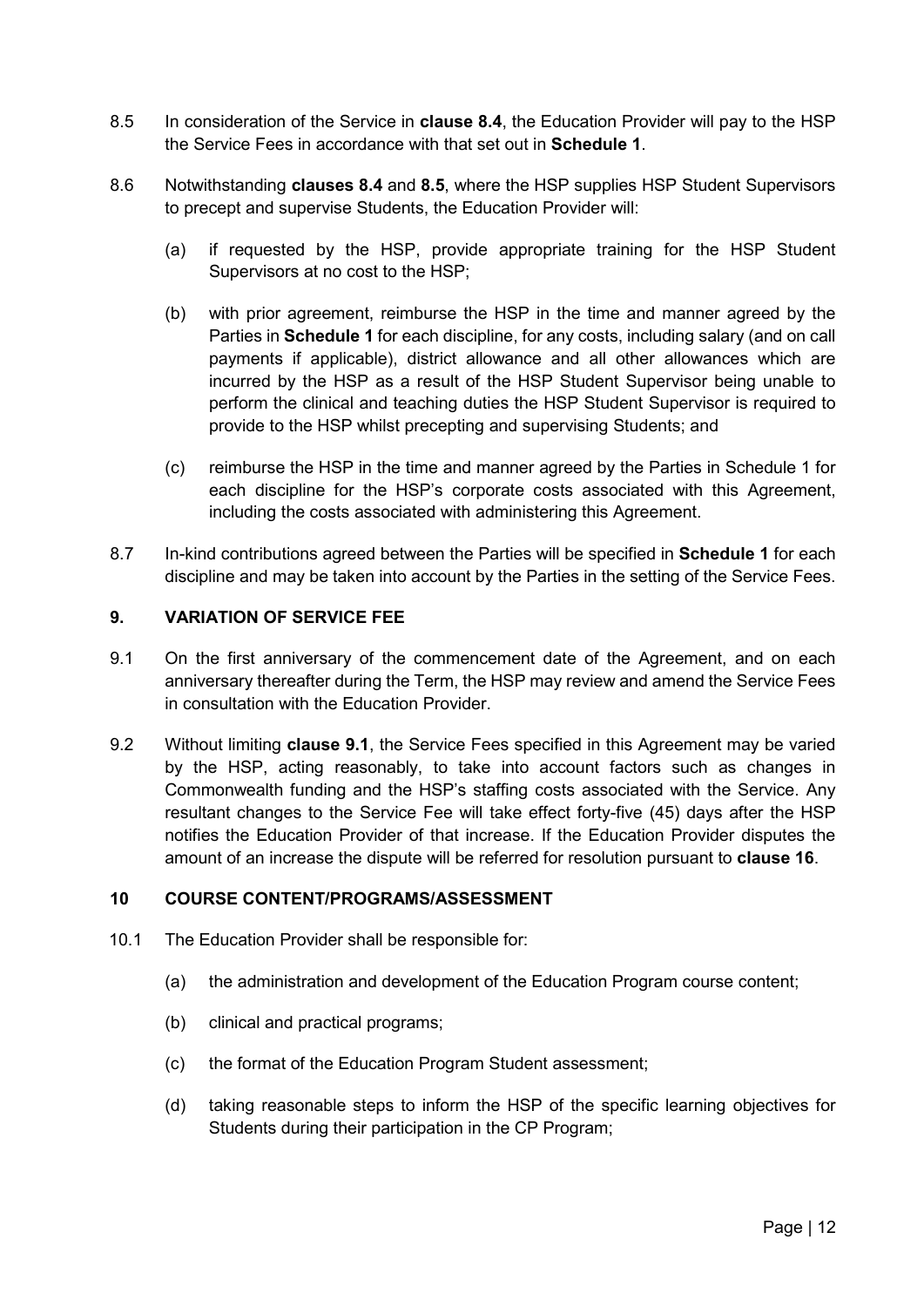- (e) taking reasonable steps to inform the HSP of the extent and nature of prior experience of Students as relevant to the CP Program;
- (f) taking reasonable steps to inform the HSP of specific matters which may affect a Student's learning capacity as relevant to the CP Program; and
- (g) all related matters.
- 10.2 The Education Provider shall be responsible for Student assessment, unless it is otherwise agreed in writing by the Parties that the content of placement and assessment is to be conducted in collaboration with the HSP's employees.
- 10.3 Subject to **clause 10.2**, the HSP Student Supervisor will provide feedback that contributes to the Education Provider's assessment of the Student's competence in the CP Program at the end of the Student Placement. In the event of a dispute between the HSP Student Supervisor and EP Staff regarding the success or failure of the Student in the CP Program:
	- (a) the dispute will be referred to the Nominated Officer of each Party for the Discipline;
	- (b) the Parties' Nominated Officers will use reasonable endeavours to resolve the dispute within fifteen (15) working days;
	- (c) if the dispute cannot be resolved, the Education Provider will give the final decision regarding the competence or the success or failure of the Student in the CP Program; and
	- (d) the HSP may request that the Education Provider provide a statement outlining the reasons for its decision under **clause 10.3(c)**.
- 10.4 The Education Provider shall be responsible for informing the HSP of its accreditation status on an annual basis, with respect to the standards approved by its professional regulating authority and of any change of that status.

## <span id="page-13-0"></span>**11 RESOURCE MATERIAL**

- 11.1 Subject to the HSP's policies, EP Staff and Students will be given access to the HSP's libraries on the Premises and any other resource material, lectures or presentations available at the Premises during the EP Staff or Student's participation in the CP Program.
- 11.2 The Education Provider grants the HSP Student Supervisors access to the Education Provider's library for the duration of this Agreement.

## <span id="page-13-1"></span>**12 REGISTRATION AND NOTIFICATION TO HSP**

12.1 The Education Provider must ensure that all EP Staff and Students participating in the CP Program must, as applicable, be registered with the relevant Board, or, if registration is not required, hold membership, or, if neither registration nor membership is required, be eligible for membership of their professional association. If required by the HSP, evidence of that registration or eligibility for membership must be produced to the HSP within one month of each annual re-registration or on demand.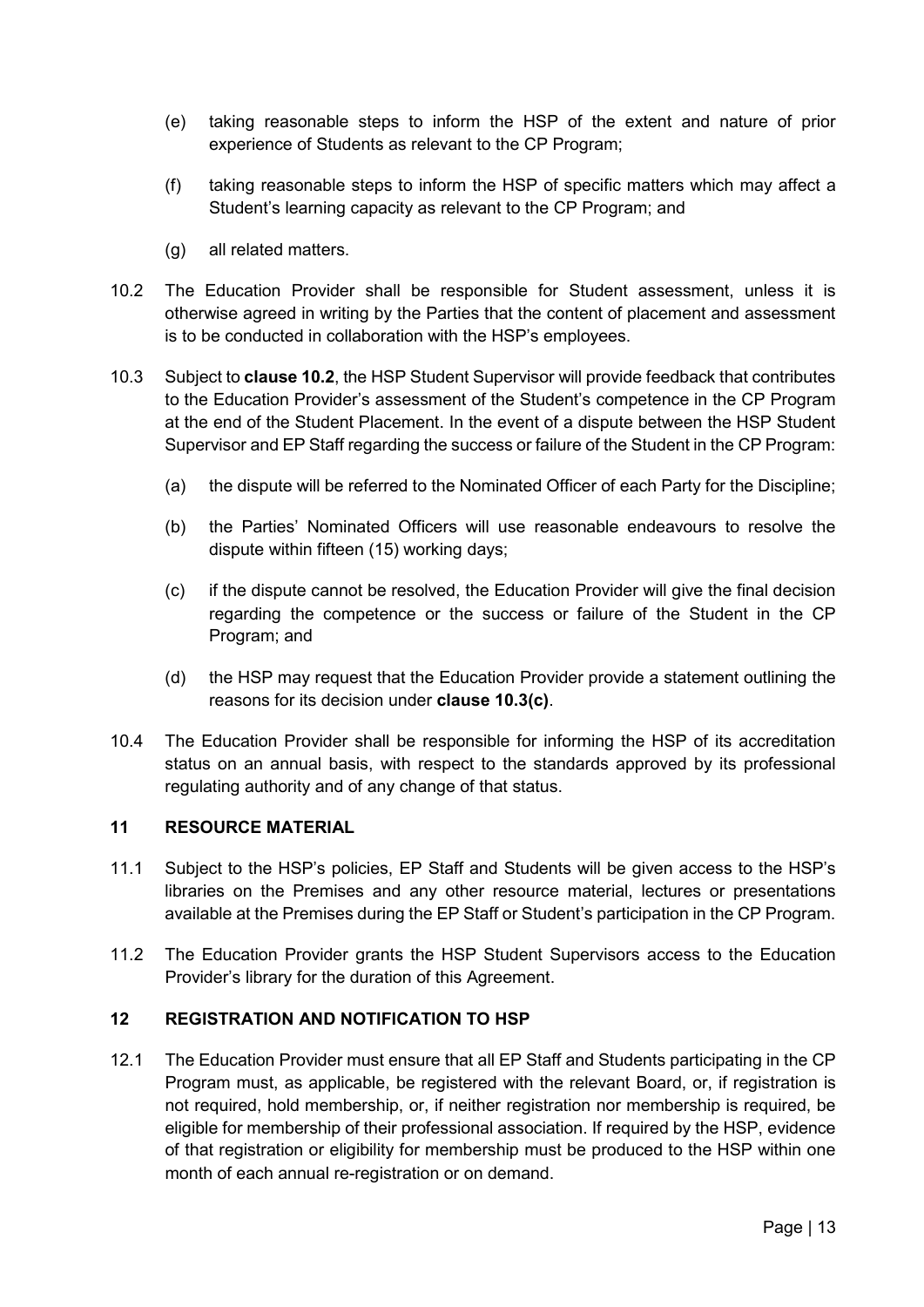- 12.2 EP Staff must provide to the HSP evidence that their professional indemnity insurance arrangements meet the registration standard determined by the relevant Board on an annual basis.
- 12.3 The Education Provider must confirm that all Students are enrolled in a course accredited by the relevant professional body.
- 12.4 The Education Provider must notify the HSP as soon as it becomes aware:
	- (a) in the case of EP Staff, if:
		- i. they are fined or reprimanded by the relevant Board or association, give an undertaking to be of good behaviour to the relevant Board or association, or his or her Board registration, or association membership, being made conditional, suspended, removed or lapsing;
		- ii. their indemnity protection is removed or lapses;
		- iii. any investigation by a relevant professional body is commenced against them;
		- iv. any charges or convictions for an offence punishable by imprisonment being made against them;
		- v. any actual or potential conflict of interest involving them which is known to the Education Provider;
		- vi. they have any illness or disease that would interfere with their ability to treat Patients or that is communicable and presents a risk to Patients or other people;
		- vii. there is a matter which a member of EP Staff is obliged to inform his or her indemnity fund, organisation or insurer;
		- viii. they are referred to the Board; or
		- ix. they are referred to the Health and Disability Services Complaints Office or an equivalent body; and
	- (b) in respect of any Patient, of any:
		- i. adverse incident;
		- ii. serious verbal, or any written complaints received; or
		- iii. threats of legal action or any writ, subpoena or summons received.
- 12.5 The Education Provider must carry out periodic enquiries to investigate whether any of the matters referred to in **clause 12.4** have occurred.
- 12.6 Subject to **clause 12.7**, the Education Provider must:
	- a) take all reasonable steps to assist, and use all reasonable endeavours to cause any member of EP Staff to assist, the HSP in inquiring into and resolving any matter arising under or in connection with any matter referred to in **clause 12.4**; and
	- b) if requested by the HSP, provide and cause any member of EP Staff to provide as soon as reasonably practicable all relevant details of any matters of which the HSP is advised under **clause 12.4** or otherwise becomes aware.
- 12.7 Nothing requires any member of EP Staff to disclose information to the HSP where to do so would cause that person to be in breach of his or her obligations to any medical defence organisation, indemnity fund or insurer, or which may significantly prejudice any claim by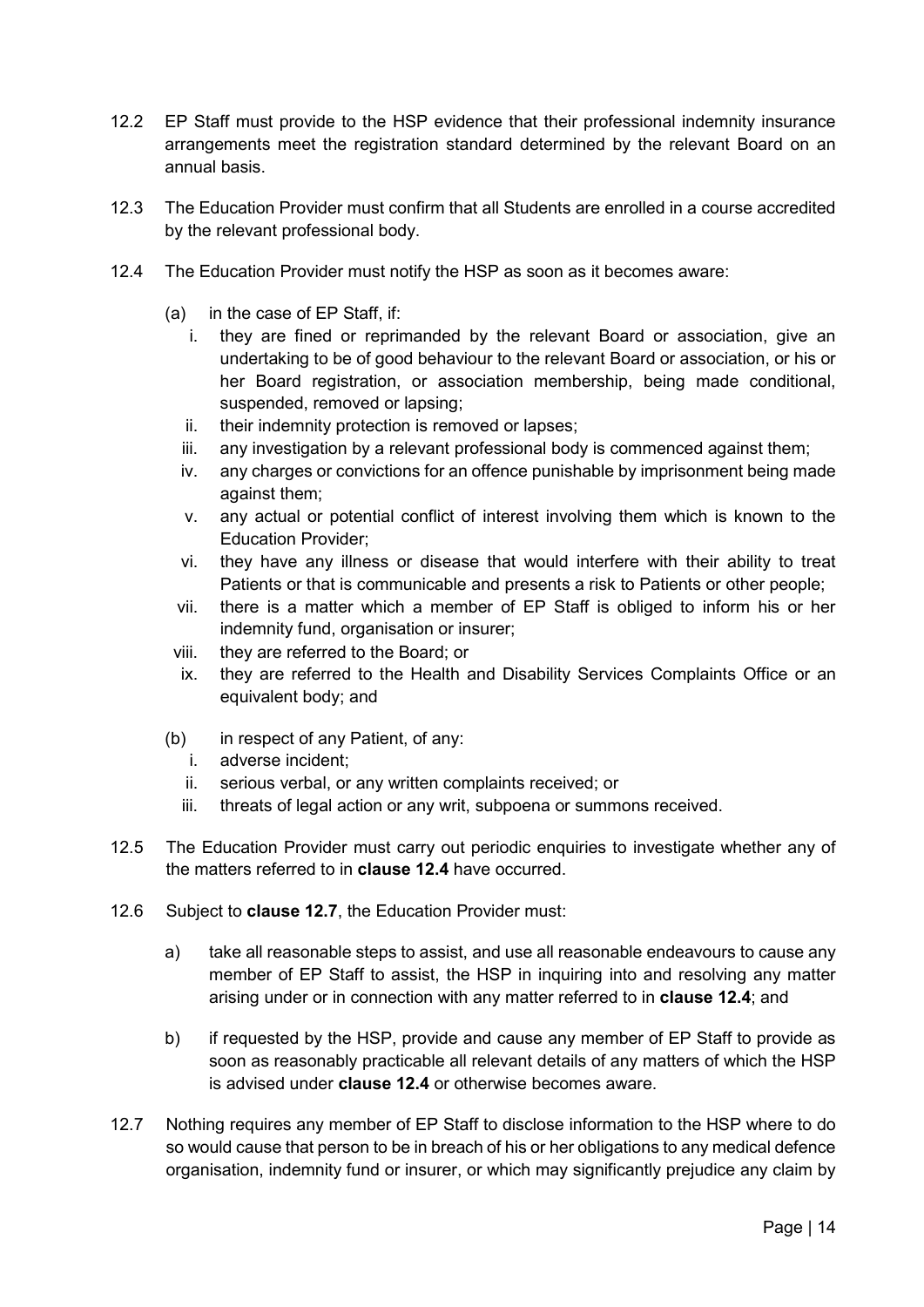that person under that indemnity cover or insurance. In any such circumstances the member of EP Staff must use their best endeavours to obtain the approval of the defence organisation, indemnity fund or insurer to disclose the information required by the HSP, and must disclose the information to the HSP in accordance with any approval given.

## <span id="page-15-0"></span>**13 PATIENT CARE**

- 13.1 A Student may only participate in the delivery of health care or treatment of Consenting Patients at levels commensurate with his or her stage of preparation and progress in his or her Education Program and as approved by the HSP, and must be supervised in accordance with the usual standards and practice for the relevant discipline, taking into account the level of experience and competency of the Student.
- 13.2 The Education Provider shall advise the HSP and the appropriate employees or agents of the HSP at the Health Service of the current level of training of the Student and the HSP will not assign tasks to the Student that are beyond the Student's current level of training.

## <span id="page-15-1"></span>**14 RESEARCH PROJECTS AND INTELLECTUAL PROPERTY**

- 14.1 The Education Provider shall ensure that Students do not undertake any research projects, quality assurance activities or surveys which involve the HSP, or its officers, employees or agents, or Patients, without the prior approval of the HSP and the HSP's Human Research Ethics Governance Committee or equivalent, and, where relevant, the Education Provider's Human Research Ethics Committee.
- 14.2 The Education Provider shall ensure that Students do not undertake any research projects or surveys which involve Patients of Aboriginal or Torres Strait Islander descent without the prior approval of the HSP and the Western Australian Aboriginal Health Information and Ethics Committee.
- 14.3 Subject to **clause 14.4**, the Education Provider acknowledges and agrees that ownership of all Intellectual Property created, discovered, brought into existence or otherwise acquired as a result of, for the purposes of, or in connection with the Student Placement or this Agreement and all other rights in respect of such Intellectual Property vest exclusively in the HSP.
- 14.4 Subject to **clause 14.5**, the HSP acknowledges and agrees that ownership of all Intellectual Property discovered, brought into existence or otherwise acquired by a Student as a result of, for the purposes of, or in connection with, course work that is a component of the Education Program and all other rights in respect of such Intellectual Property vest in the Student.
- 14.5 Where the HSP or Student identifies that Intellectual Property may be jointly discovered, brought into existence or otherwise acquired by the HSP and the Student, the HSP, Education Provider and Student may enter a written agreement dealing with ownership of that Intellectual Property.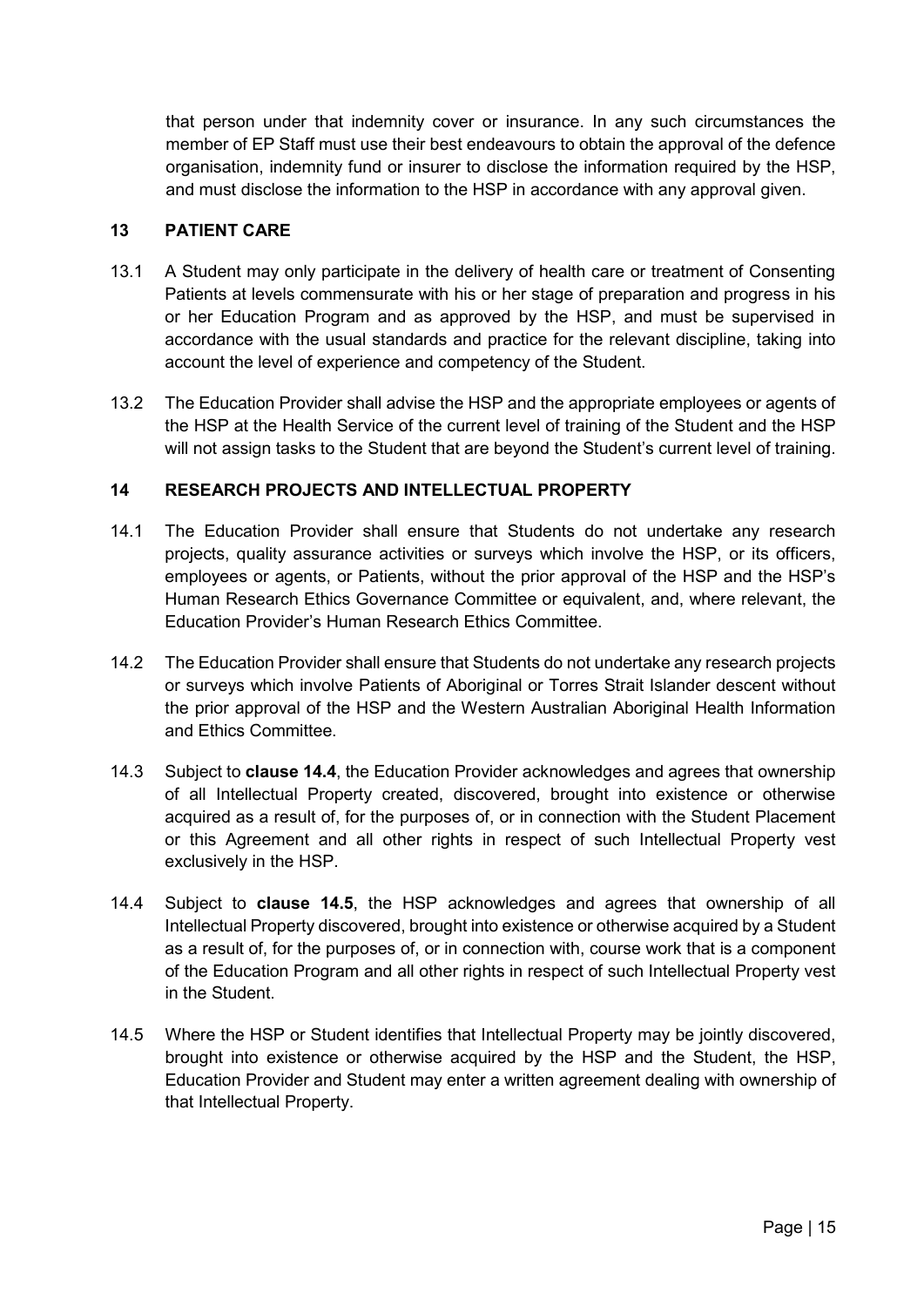## <span id="page-16-0"></span>**15 DISCIPLINE OF STUDENTS**

- 15.1 Whilst a Student is on the Premises, any matters of Student discipline within the knowledge of the HSP will be referred by the HSP to EP Staff and will be dealt with by the Education Provider according to its disciplinary policy and procedures.
- 15.2 Whilst a Student is participating in the CP Program, the Education Provider shall enforce its disciplinary policy and procedures pertaining to academic and clinical programs against that Student if that Student breaches any such policy or procedure.

## <span id="page-16-1"></span>**16 RESOLUTION OF DISPUTES**

- 16.1 If the two Parties are in dispute on any matter under this Agreement either Party may notify the other of the existence and nature of the Dispute by issuing a notice in writing within ten (10) working days of the circumstances giving rise to the Dispute first occurring.
- 16.2 Within fifteen (15) working days after notice of a Dispute is given under **clause 16.1,** the Parties' Contract Managers must make contact and discuss and use reasonable endeavours and act in good faith to seek to resolve the Dispute by discussion and negotiation.
- 16.3 If the Dispute cannot be resolved by the persons referred to in **clause 16.2,** the Dispute shall then be referred to the Authorised Officers for each Party.
- 16.4 If the persons referred to in **clause 16.3** within twenty (20) working days of the matter being referred to them are unable to resolve the dispute each Party is free to take whatever steps it considers appropriate.
- 16.5 This **clause 16** does not prevent any Party from seeking any urgent injunctive or interlocutory relief.
- 16.6 Despite the existence of a Dispute, the Parties must continue to perform their respective obligations under this Agreement and any related agreements, unless the circumstances giving rise to or in connection with the Dispute are such that a Party has reasonably formed the view that continuing to perform that Party's obligations under this Agreement would cause, or be likely to cause, a risk to the health and safety of Students, Patients or staff of the HSP.

## <span id="page-16-2"></span>**17 PROCESS FOR COMPLAINT BY STUDENT**

- 17.1 Where the Education Provider Nominated Officer receives a complaint from a student, that he or she has experienced any form of harassment or abuse or incompetence by an employee or agent of the HSP, the Education Provider Nominated Officer will promptly inform the HSP Nominated Officer in writing of the complaint.
- 17.2 The HSP will, where appropriate, after due and proper consultation with the Education Provider Nominated Officer, deal with the complaint in its absolute discretion.
- 17.3 The Education Provider may withdraw the Student from the placement if warranted.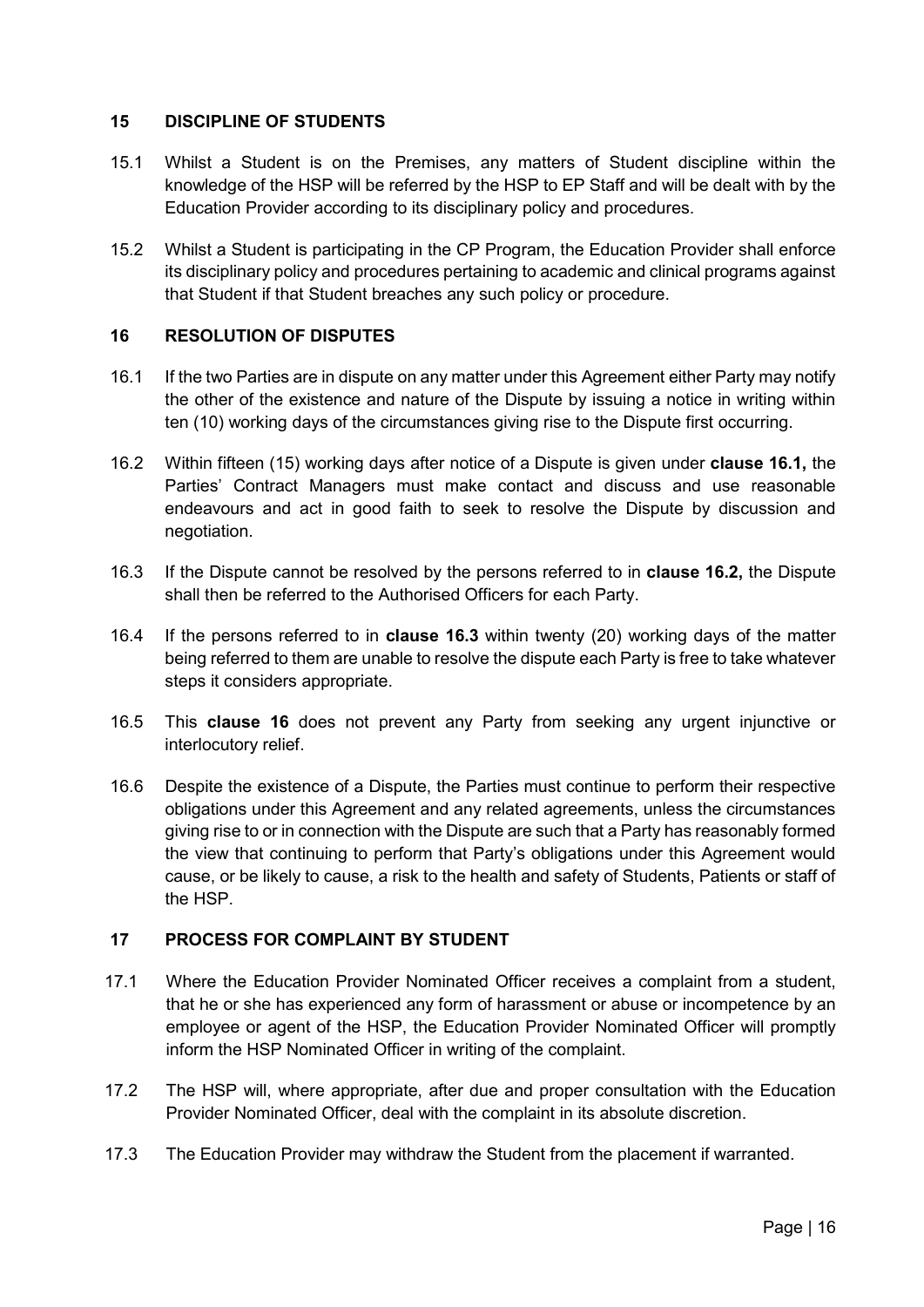## <span id="page-17-0"></span>**18 CONFIDENTIALITY AND PRIVACY**

- 18.1 The Parties must keep all Confidential Information of the other Party confidential and each Party undertakes that it will not communicate, publish or release, or permit the communication, publication or release of any Confidential Information except:
	- (a) as is necessary for a Party to perform its obligations under this Agreement; or
	- (b) as permitted or required by applicable laws or regulations or as ordered by a court or other regulatory or government authority; or
	- (c) in the case of the HSP, to the Director General of the Department of Health, its Minister and to the Parliament (including Committees of it).
- 18.2 Each Party must ensure that any Personal Information of EP Staff, Students or employees or agents of the HSP it obtains or holds as a result of the CP Program is collected, stored, used and disclosed by it in accordance with the Relevant Privacy Laws.
- 18.3 Each Party will promptly report to the other Party if it becomes aware of any unauthorised access to, use or disclosure of Personal Information it obtains or holds as a result of the CP Program ("Incident"), and will work with the other Party to take reasonable steps to remedy the Incident.
- 18.4 Each Party will not transmit Personal Information to a jurisdiction outside Australia without the prior express consent of the Party that owns or discloses the Personal Information.

## <span id="page-17-1"></span>**19 INDEMNITY**

- 19.1 Each Party ("the Indemnitor") indemnifies and will keep indemnified the other Party and its respective officers and employees ("the Indemnitee") from and against all liabilities, actions, suits, proceedings, claims, demands, costs and expenses whatsoever which may arise or be made or taken against the Indemnitee or be incurred or become payable by the Indemnitee in respect of any negligent act or omission on the part of the Indemnitor pursuant to this Agreement.
- 19.2 The indemnity given by any one Indemnitor pursuant to **clause 19.1** will be reduced proportionately to the extent that any liabilities, actions, suits, proceedings, claims, demands, costs or expenses result from any negligent act or omission by the Indemnitee.
- 19.3 The Parties agree that the rights, duties, obligations and liabilities of the Parties under this Agreement shall in every case be several and not joint nor joint and several.

## <span id="page-17-2"></span>**20 INSURANCE**

- 20.1 The Education Provider must effect and maintain the following insurance policies during the Term of the Agreement:
	- (a) Public Liability Insurance in the amount of not less than \$20 million in respect of each and every occurrence;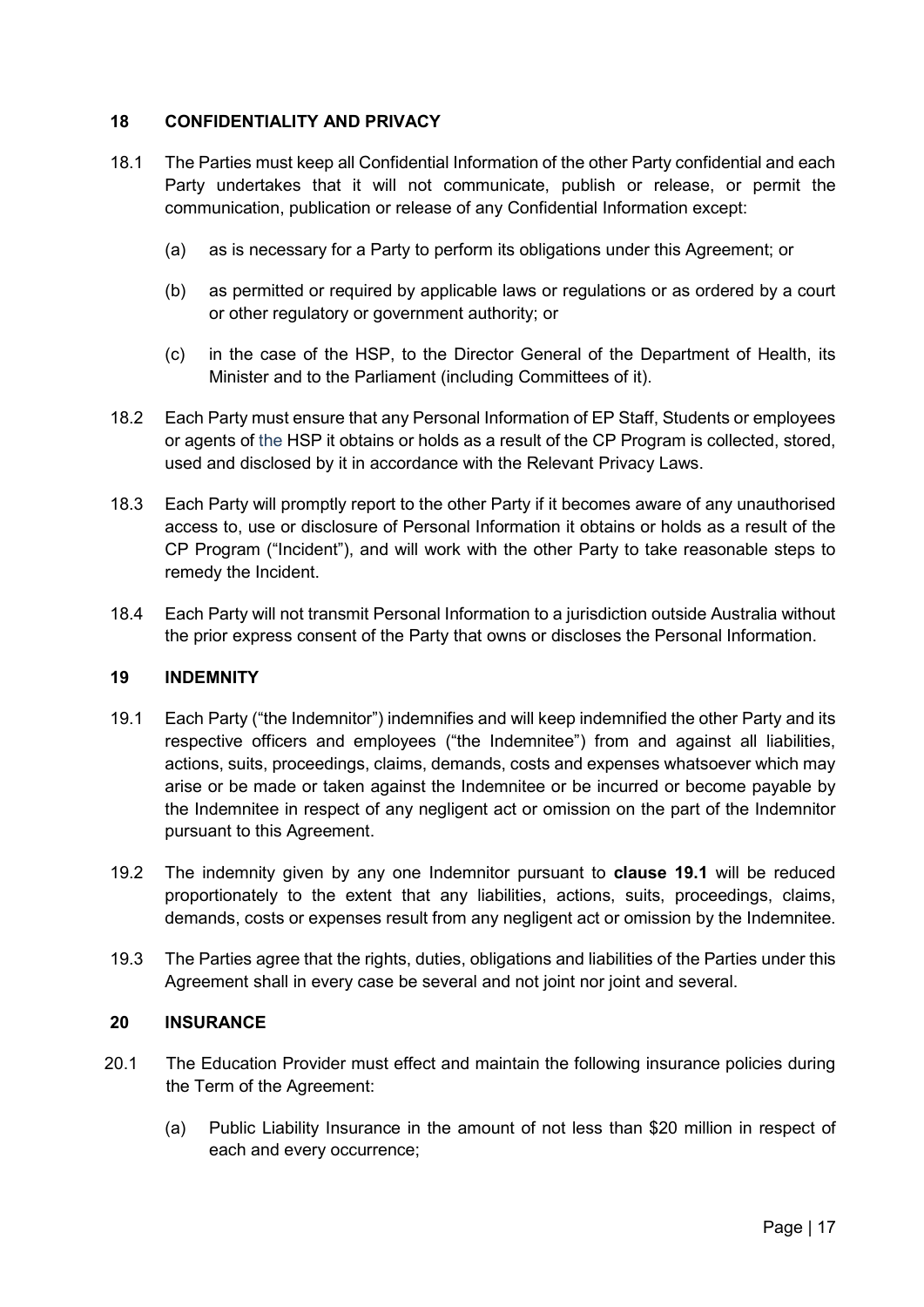- (b) Professional Indemnity Insurance (including Medical Treatment Liability) in the amount of not less than \$15 million for any one claim and \$30 million for all claims in the aggregate during any one 12 month period of insurance;
- (c) Personal Accident Insurance in respect of each EP Staff member and Student attending the Premises in relation to the CP Program; and
- (d) Workers' compensation insurance for an amount required by law.
- 20.2 The Education Provider must maintain the Professional Indemnity Insurance policy for a period of at least 6 years after termination or expiry of the Agreement or alternatively obtain 6 year run-off cover.
- 20.3 The Education Provider must provide to the HSP satisfactory evidence that the Education Provider has effected and renewed the insurance policies referred to in **clause 20.1**:
	- (a) on an annual basis; or
	- (b) if there is a change to an existing policy, within one month of the change, renewal or commencement of a new policy.
- 20.4 The Education Provider satisfies the requirements of **clause 20.1** if it is entitled to indemnity under a program or scheme of insurance or indemnity that is arranged by a State or Territory of the Commonwealth of Australia.
- 20.5 The HSP arranges self-insurance through the Insurance Commission of Western Australia, a body corporate constituted under the *Insurance Commission of Western Australia Act 1986.*

## <span id="page-18-0"></span>**21 AMENDMENTS**

- 21.1 Subject to **clause 21.2**, this Agreement may not be varied except in writing signed by the Authorised Officer for each Party.
- 21.2 Variations to **Schedules 1, 2 and 3** may be agreed in writing between the Authorised Officers for each Party.
- 21.3 Where changes to the Agreement are agreed by the Parties, those changes will be set out as **Schedule 2** "Special Conditions" to this Agreement and signed by the Authorised Officer of each Party. To the extent of any inconsistency between the terms of this Agreement and a term recorded in **Schedule 1**, the term recorded in **Schedule 1** will prevail.

#### <span id="page-18-1"></span>**22 TERM OF AGREEMENT**

- 22.1 Subject to **clause 23**, this Agreement commences from the date this Agreement is last signed by either the HSP or the Education Provider.
- 22.2 Subject to amendment or earlier termination in accordance with **clauses 23.1** or **23.2** this Agreement shall continue in force from the date of execution for a period of five (5) years.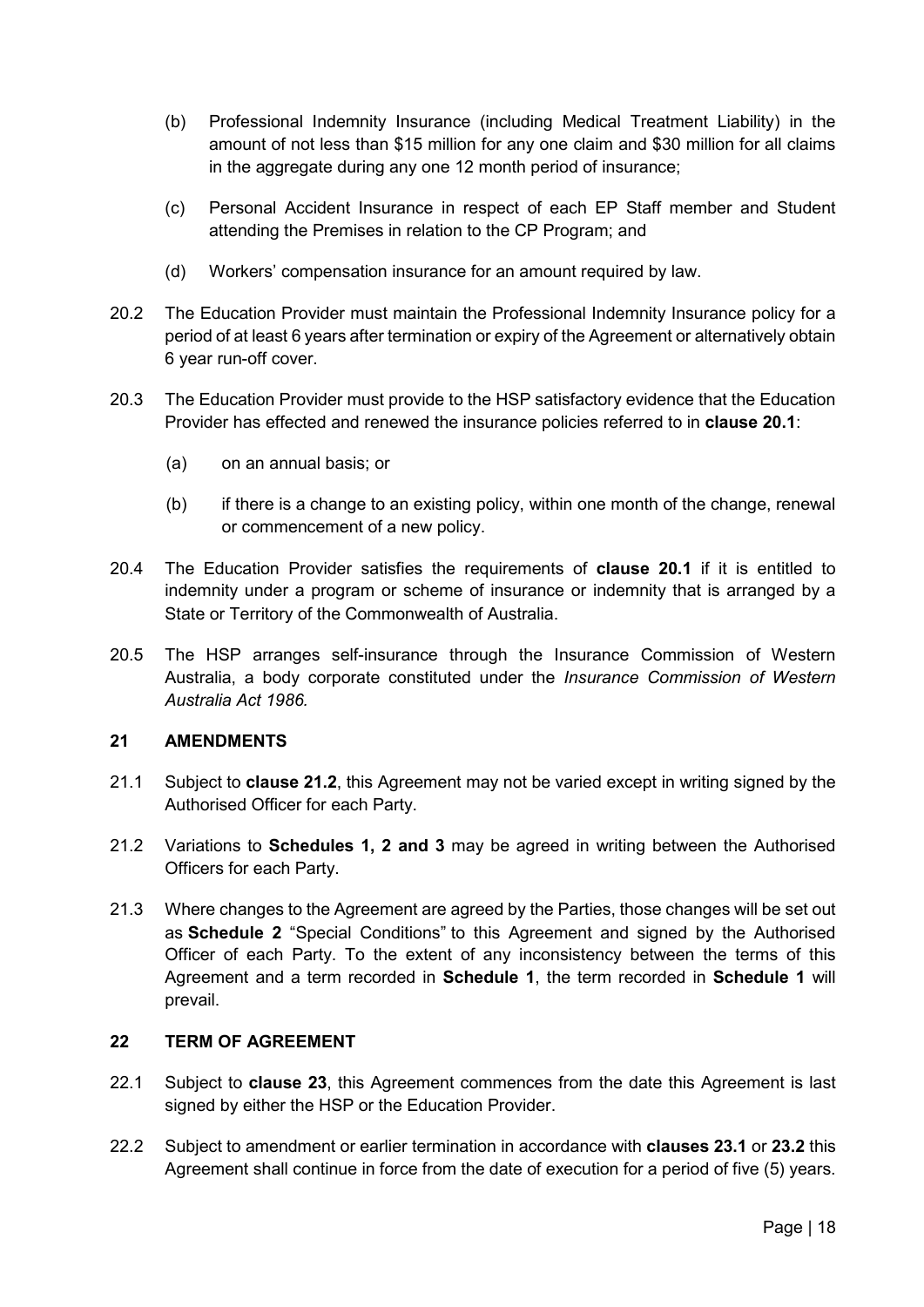22.3 No later than ninety (90) days prior to the expiration of the Agreement, the Parties may agree in writing to extend the Agreement on its current terms or on varied terms as agreed between the Parties. Such extension or renewal of this Agreement may be for a term of up to a maximum of five (5) years.

## <span id="page-19-0"></span>**23 TERMINATION**

- 23.1 Subject to **clause 23.2**, either Party may terminate this agreement by giving the other Party no less than six months' notice in writing, no later than six months prior to the commencement of the following academic year as published by the Education Provider.
- 23.2 Either Party may terminate this Agreement with thirty (30) days prior written notice or such shorter time period as is reasonably required in the circumstances if the other Party:
	- (a) is in breach of any obligations under the Agreement and fails to remedy such breach where it is capable of remedy within fourteen (14) days of a written notice from the terminating Party specifying the breach and requiring its remedy; or
	- (b) is declared insolvent or has an administrator or receiver appointed over all or any part of its assets or ceases or threatens to cease to carry on its business.
- 23.3 If this Agreement is terminated for any reason, each Party must immediately deliver to the other Party all Confidential Information and other material received from the other Party pursuant to this Agreement.

## <span id="page-19-1"></span>**24 ELECTRONIC EXCHANGE**

This Agreement may be executed and delivered in counterparts, including via facsimile or Adobe Acrobat or ".pdf" format, each of which shall be deemed to be an original, and all such counterparts shall constitute one instrument.

## <span id="page-19-2"></span>**25 NOTICES**

- 25.1 The addresses of the Parties for the purposes of giving any notice are set out on the front page of this Agreement.
- 25.2 A notice, consent, approval or other communication (each a notice) under this Agreement:
	- (a) must be in writing;
	- (b) may be given by an Authorised Officer or the Contract Manager for the Party; and
	- (c) a notice given in accordance with this clause shall be deemed received:
		- i. if hand delivered, on delivery;
		- ii. if sent by prepaid post on the third business day after the date of posting (or on the 10<sup>th</sup> business day after the date of posting if posted to or from outside Australia); and
		- iii. if sent electronically then the date and time of delivery will be when the notice provided by the Party's server or mail box has confirmed that the notice has been sent or otherwise delivered.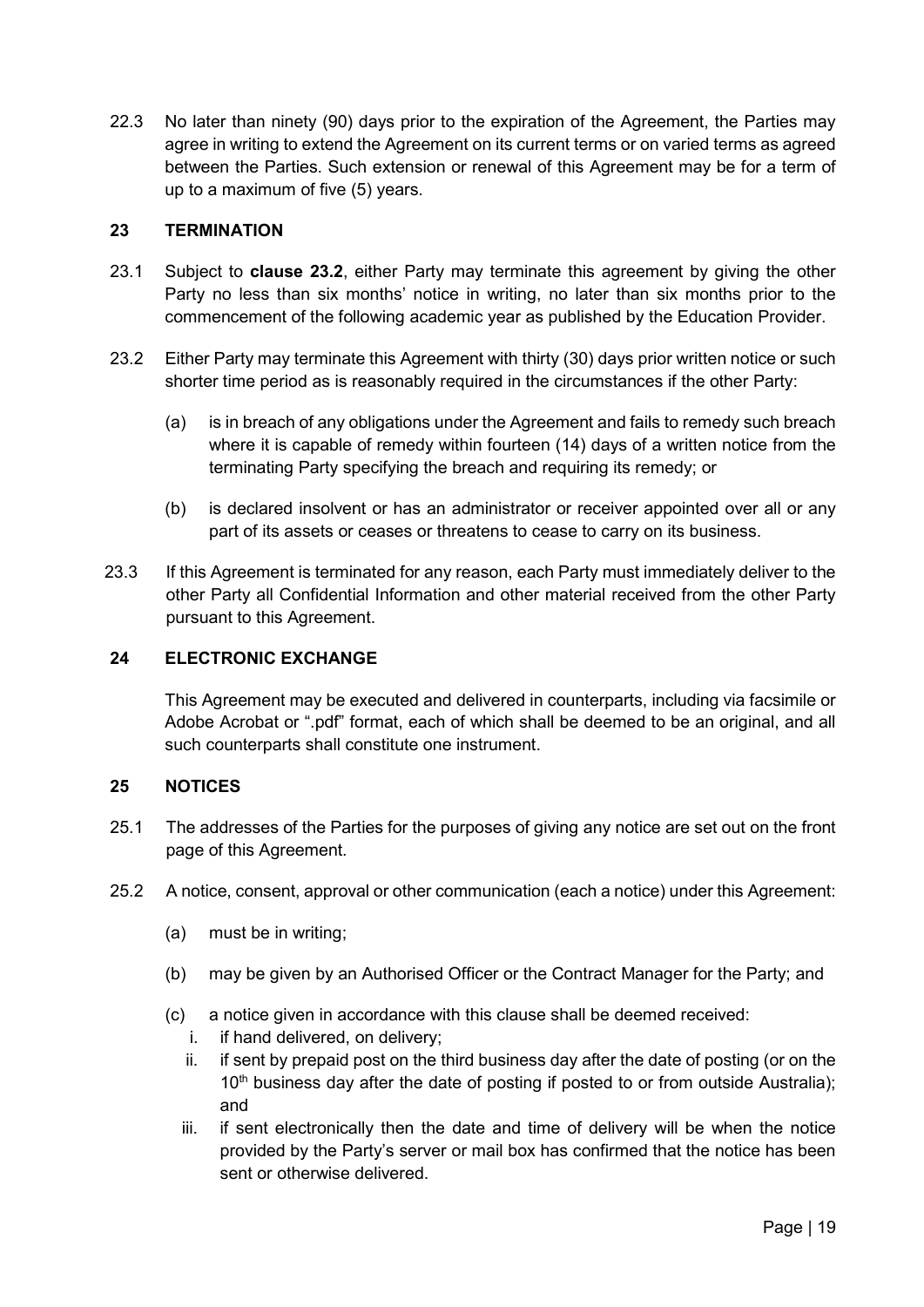## <span id="page-20-0"></span>**26 GOODS AND SERVICES TAX**

#### 26.1 Definitions

Unless the contrary intention appears, in this clause:

**GST** means goods and services tax applicable to any taxable supplies as determined under the *A New Tax System (Goods and Services Tax) Act 1999* (Cth).

- 26.2 The Education Provider must pay to the HSP the amount of GST that the HSP is liable to pay:
	- (a) at the same time; and
	- (b) in the same manner,

as the Education Provider is obliged to pay for that Service under **clause 8**.

- 26.3 Service Fees do not include GST and the Education Provider must pay the amount of GST in addition to the consideration for the Service determined under this Agreement.
- 26.4 A written statement given to the Education Provider by the HSP of the amount of GST that the HSP pays or is liable to pay is conclusive as between the Parties except in the case of an obvious error.

#### <span id="page-20-1"></span>**27 ENTIRE AGREEMENT**

- 27.1 Effective from the date this Agreement commences under **clause 22.1**, any student clinical placement agreement between the Parties which predates the commencement of this Agreement is terminated.
- 27.2 This Agreement constitutes the entire agreement between the Parties in relation to the Student Placements and supersedes all prior representations, agreements, statements and understandings, whether verbal or in writing in relation to the Student Placements.
- 27.3 Any further understandings or related agreements between the Parties concerning Student Placements must be documented in the Schedules to this Agreement.

## <span id="page-20-2"></span>**28 GENERAL**

- 28.1 This Agreement shall be read and construed according to the laws of the State of Western Australia and the Parties hereby submit to the exclusive jurisdiction of that State.
- 28.2 If any provision of this Agreement is held by a court to be unlawful, invalid, unenforceable or in conflict with any rule of law, statute, ordinance or regulation the validity and enforceability of the remaining provisions shall not be thereby affected.
- 28.3 All stamp duties and governmental charges arising out of or incidental to this Agreement shall be the responsibility of and payable by the Education Provider.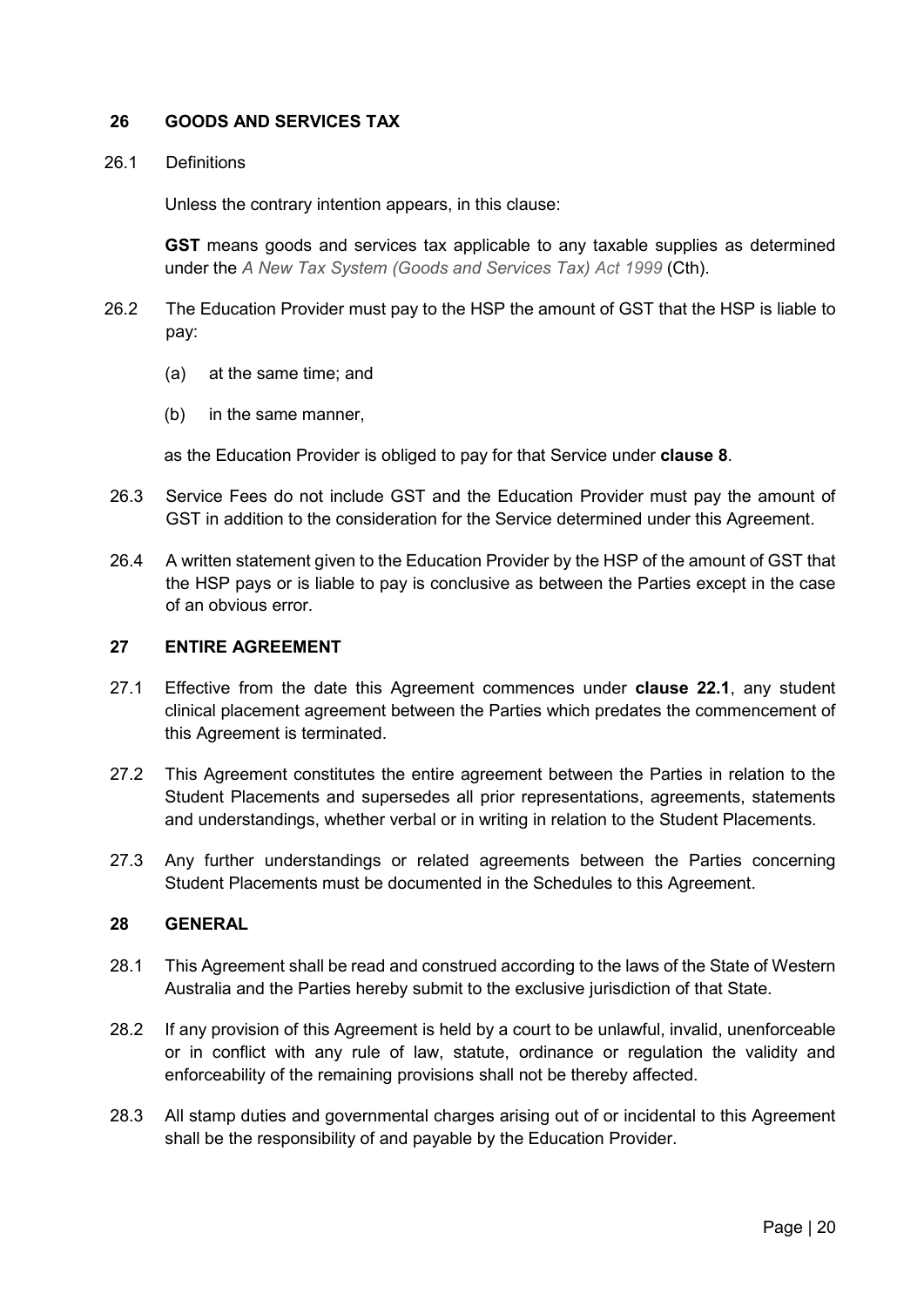- 28.4 Nothing in this Agreement shall constitute the relationship of partnership, employment or agency as between the HSP and:
	- (a) the Education Provider; or
	- (b) the EP Staff; or
	- (c) Students

and it is the express intention of the Parties that any such relationships are denied.

- 28.5 Each Party shall execute such agreements, deeds and documents and do or cause to be executed or done, all such acts and things as shall be necessary to give effect to this Agreement.
- 28.6 The Education Provider may not assign its rights and obligations under this Agreement unless:
	- (a) the Education Provider obtains from the relevant assignee a written undertaking in favour of the HSP to be bound by the terms of this Agreement and
	- (b) the Education Provider obtains the prior written consent of the HSP, such consent not to be unreasonably withheld.
- 28.7 The HSP may assign this Agreement to any entity which assumes control of a Health Service without the requirement of consent from the Education Provider.
- 28.8 In the event of a merger of an Education Provider and another Education Provider, the HSP's consent to the merger will not be necessary.
- 28.9 Clauses 14, 18 and 19 survive the expiry or termination of this Agreement.